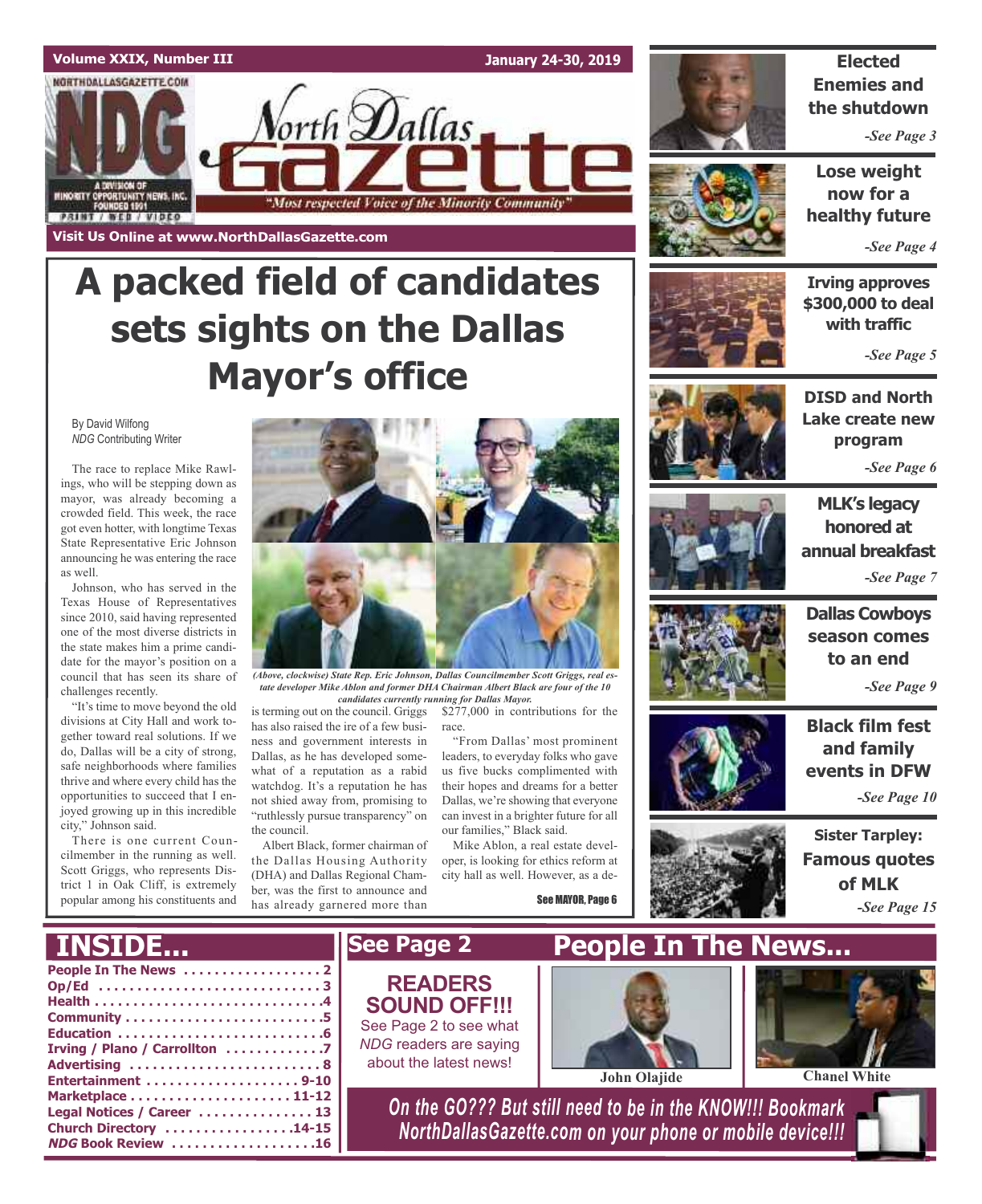#### **People in the News www.NorthDallasGazette.com**

# **John Olajide**

John Olajide, founder and CEO of Axxess, the fastestgrowing home healthcare technology company, has been selected by the Dallas Regional Chamber's Board of Directors as the organization's Chair for 2020.

This year, Chris Nielsen, Executive Vice President for Product Support at Toyota North America, succeeds John Stephens, Senior Executive Vice President and Chief Financial Officer at AT&T Inc., as Chair of the Dallas Regional Chamber. Olajide will serve as Chair-elect in 2019, and then succeed Nielsen as



Chair in January 2020. "John has made valuable contributions to the Dallas Regional Chamber over the past several years as a member of our Executive Committee, and as Chair of our Innovation and Capital

Task Force," said Dale Petroskey, President and CEO of the Dallas Regional Chamber.

"He's a proven leader with a clear vision and lots of positive energy who has built a highly successful business in a very short time. With his unique background, relative youth, and intimate knowledge of the technology and entrepreneurial sectors, he'll bring a fresh perspective as our Chair in 2020."

Added Olajide: "Under Dale's leadership the Dallas Regional Chamber has become the best chamber organization in the country, and I gain tremendous value

through my engagement. I am honored and humbled by the Board's recognition of my contributions, and I look forward to supporting Chris's leadership this year."

The 38-year-old Olajide's vision for Axxess began while earning a degree in telecommunications engineering from the University of Texas at Dallas. After graduating in 2004, Olajide continued working within the home healthcare industry and learning about its unique needs. By 2007, he knew he wanted to create a special company to make lives better by advancing

home healthcare. Since introducing its flagship software in 2011, Axxess' solutions are used by more Medicare-certified home care organizations than any other home healthcare software provider.

Olajide was a finalist for the Tech Titans Emerging Company CEO of the Year Award in 2017, and was recently named by the Dallas Business Journal as among "20 Healthcare Innovators You Need to Know in North Texas."

In 2015 Olajide became the youngest person ever honored as a distinguished alumnus by the University

of Texas at Dallas, and in 2018 was named to the school's executive board. In addition to his involvement with the Dallas Regional Chamber and other civic and community boards, Olajide also sits on the board of the Dallas Entrepreneurial Center.

Axxess is a home health technology company "with roots firmly embedding in consulting and software development," states the company's website. Axxess focuses on providing home healthcare agencies with the solutions they need to run their businesses more efficiently.

# **Chanel White**

Less than a year ago Lancaster ISD Belt Line Elementary computer science teacher Chanel White organized an after school club for students interested in computer science. Little did she know the club would grow so large that she would be asking her principal Mrs.Wendy Hawthorne if there could be a computer science class offered to elementary students.

"I am very passionate about teaching computer science,"White said. "I am passionate about helping students understand that computer science isn't something inside a box. It is something



they use every day from how they brush their teeth to how they get up in the morning."

Since Mrs. White began teaching computer science this year, more students have become involved. Her hard work hasn't gone unnoticed as she was nominated by Lancaster ISD's Director of Blended Learning for the Computer Science Teachers Association and Code.org 2018 Champion for Computer Science award. Mrs. White was recognized as one of the eight winners at the national convention recently.

"Mrs. White has created a culture of innovation at her elementary school, " Clark said. "She is the definition of innovation."

White said she wanted to start a computer science class to give students who may not otherwise get exposure to this type of experience in elementary.

"I wanted to give students the opportunity to work with real world scenarios in the classroom," White said. "I wanted to teach students how to think creatively in order to solve problems. This is what we do every day in my classroom."

Mrs. Clark said White had her after school group up to nearly 50 students before convincing her principal she needed a computer science class.

"When this group spiraled into something magical, Mrs. White was ready to move this into the classroom," Clark said. "She has since created a culture of innovation at her elementary campus."

It is not unusual for one to see in Mrs. White's class students moving around working together to communicate their ideas to their peers. She said this will help the students in their future.

"The skills these students are learning in my class are real world," White said. "Their ability to think critically and be natural problem solvers is what companies will be looking for when they leave Lancaster ISD."

White said she enjoys the flexibility she has in her classroom. Unlike a traditional classroom here students are never doing the same thing on any given day. "I tell them all the furniture

in my lab is moveable and they can create their own learning space with their peers to solve problems," White said. "I do not give them any answers instead I give them tools to research the problems and solve problems together."

White said she is happy she was recognized for this award. Howevershe said she teaches because she enjoys seeing students learn.

"When you see the smiles on the students faces when they are able to solve a coding puzzle it is awesome," White said. "This is the best thing about being a teacher is seeing students excited about what they are learning."

#### **NDG Readers Sound Off...**\$69\* DIVORCE **Tips for Finding the** las Gaz should stay focused *grew up in an era when this -- Glenn Reedus* **Right School for** on " North Dallas ". Just a *was likely a common term. (Chicago)* Criminal Defense Family Cases **Your Child** thought. *As an editor, I did not* via Facebook **• DWI / Suspended License • Divorce / Annulment** *-- thomas boughnou consider, how some react to* **• Child Support / Paternity** My daughter is going to *the term as it is one I heard* **• WARRANTS Removed ¥** Great article. I'm proud **• Custody Modification** start school next year and I **Sister Tarpley:** *from my parents who would* **• 24 Hour Jail Release ¥** of the work you guys are **Remembering Rev.** want to make sure I put her *be peers of Sister Tarpley.* **• Restraining Order • Occupational license, felonies Dr. Martin Luther** doing. Head down... (and **• Protective Order** *Of course it remains a part* in the best school for her. held high) Thank you for pointing out **King, Jr.** *of UNCF's name as well.* **• Protective Order • Name Change / Adoption** that I should make a list of *Thanks for reaching -- Lessie Semien* **• Misdeamenor/Felonies ¥ • Domestic Violence** Wondering why the auattributes I want in a school *out!)* via Facebook \_\_\_\_\_\_\_\_\_\_\_\_ thor chose to refer to Morefor her. I'll have to do this Easy Payment Plans house as a 'Negro institu-**Dallas Black Clergy** and then do some research HALLELUJAH Law Offices Of Vincent Ndukwe **challenge city lead- ers to move beyond** to find the best private tion' instead of an Histori-*-- LaWanda Clark* cally Black College school for her. *Washington -- Ellie Davis* (HBCU)...? 214-638-5 via Facebook  $\mathbf{i}$  **ing Rev.** Dr. Martin It's an outdated term. **Luther King, Jr. Richardson mayor** *-- Leslie Jones 817-277-0196 (Metro)* **addresses lack of To share your MLK events** *(Editor's response: That* Ruth Ferguson please **opinion visit** 2730 N. Stemmons Frwy, Suite 409 • Dallas, TX 75207 keep us updated on the **Not Ce rtified by the Te x a s Boa rd of Lega l Spe c ia l i za tion**

Maybe the " North Dal-

*2 | January 24-30, 2019 | North Dallas Gazette*

*is a fair question. However, please note Sister Tarpley*

progress here

**NorthDallasGazette.com**

¥ If you qualify. \*Fees quoted above are minimum down payment needed to begin processing your case.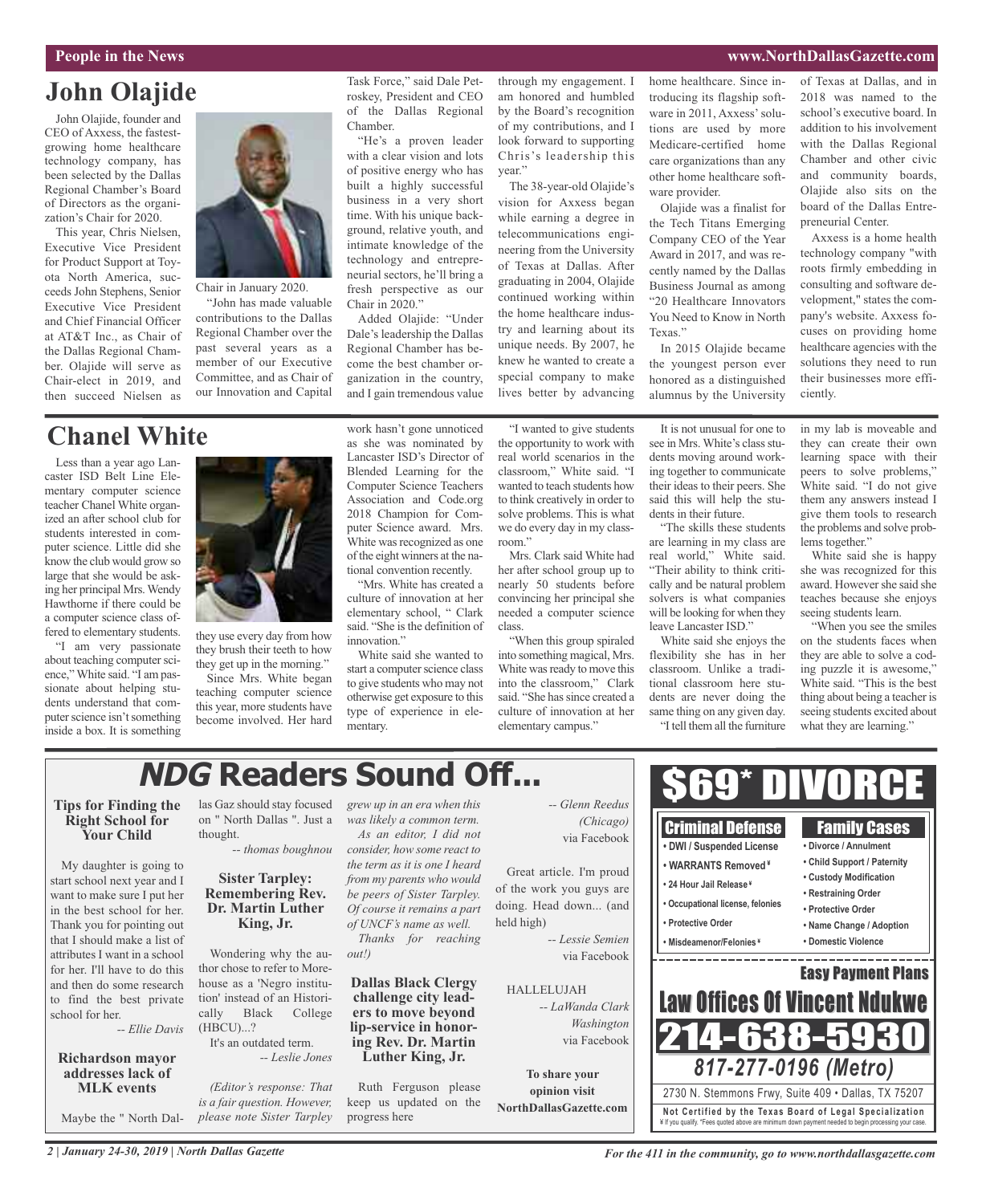#### **www.NorthDallasGazette.com Op-Ed**



P.O. Box 763866 - Dallas, Texas 75376-3866 Phone: 972-432-5219 - Fax: 972-509-9058

*"Do what you say you are going to do ... when you say you are going to do it."*

**Publisher's Office:** publisher@northdallasgazette.com

**Sales Department:** marketing@northdallasgazette.com 972-509-9049

**Editorial Department:** editor@northdallasgazette.com

#### **Online:**

www.NorthDallasGazette.com www.twitter.com/NDGEditor www.facebook.com/NorthDallasGazette www.pinterest.com/NDallasGazette www.instagram.com/NorthDallasGazette

## STAFF

**Chairman Emeritus** *Jim Bochum 1933 – 2009*

**Published By** *Minority Opportunity News, Inc.*

**Editor**

*NDG* **Senior Columnist** *Ed Gray* **Columnist**

*A.D. Jenkins* **Contributing Writers** *Tiffany Gilbert Jackie Hardy Rachel Hawkins Angela Loston Jacquinette Murphy Dwain Price Terri Schlichenmeyer Nicole Scott David Wilfong*

**Religious/ Marketing Editor** *Shirley Demus Tarpley ("Sister Tarpley")*

*Ruth Ferguson* **Web Master** *Todd Jones*

**Community Marketing** *Nadina Davis*

**Account Executive** *LaRoyce Jones*

> **Production** *David Wilfong*



*unsolicited material and reserves the right to edit and make appropriate revisions. The North Dallas Gazette, formerly Minority Opportunity News, was founded*

*in July 1991, by Mr.Jim Bochum and Mr.Thurman R. Jones. North Dallas Gazette is a wholly owned subsidairy of Minority Opportunity News, Inc.*

# **Elected Enemies – The government shutdown that's crippling America**

By Jeffrey L. Boney NNPA Political Analyst

Imagine having to choose between paying your mortgage and picking up the much-needed prescription for your health crisis because the job you report to and the federal resources you have relied on to live day to day are no longer available to you because of things beyond your control.

Choices like those, and many others, are exactly what approximately 800,000 federal employees, roughly 4 million federal government contractors and countless low-income families — who rely on the federal government assistance — have had to deal with since the beginning of what has become the longest government shutdown in U.S. history. This has been the third shutdown of the federal government since President Donald J. Trump took the oath of office. However, as a result of the current catastrophic and life-altering shutdown, millions of the people who rely on the government for their livelihood — directly and indirectly have been severely impacted.

People have had their Medicare and Medicaid disrupted. The stock market has been volatile. Federal workers have gone without paychecks and are in danger of losing everything they have worked so hard for while attaining the American dream. Safety has also become an issue.

Our food supply is at risk. As a result of the shutdown, the Food and Drug Administration (FDA) immediately announced that they had stopped most of their routine food safety inspections because the staff had been working without pay, including safety inspections on foods that have been imported from overseas, dangerous recalls, foodborne illness outbreaks and much more.

Our drugs supply is at ruary 2019. risk.

The FDA has stated that, because of the shutdown, they no longer have the ability to review new drugs that could be beneficial in helping people get better and/or address critical illnesses, until the government reopens.

Even our airports are at risk.

Just a few weeks ago, a passenger on Delta Air Lines, traveling from Atlanta's Hartsfield-Jackson International Airport to Tokyo, Japan, informed authorities that he had inadvertently carried his loaded firearm through airport security and onto the plane. The Transportation Security

*"To hold the country hostage because President Trump can't get his beloved wall across the southern border, when he stated from the onset that he would make the country of Mexico pay for it, is unfair and disingenuous."*

Administration (TSA) confirmed this problematic incident took place. There is increasing concern that unpaid TSA workers may not have the same level of focus and, perhaps even worse, many of them are not reporting to work.

Just this past week, the TSA checkpoint in Terminal B at Houston's George Bush Intercontinental Airport was closed due to the number of TSA agents that called in sick, protest the shutdown. Things are getting more

and more out of hand. On top of the potential

safety issues impacting Americans, the financial strain this shutdown is putting on the American people, especially in large states like Texas, is devastating.

This government shutdown will impact more than 3.5 million Texans who receive Supplemental Nutrition Assistance Program (SNAP) benefits come Feb-

SNAP offers nutrition assistance to millions of eligible, low-income individuals and families and provides economic benefits to communities. SNAP is the largest program in the domestic hunger safety net. According to the Texas Health and Human Services Commission, there were 3,580,375 people receiving SNAP benefits in Texas alone as of December 2018. Many African Americans and people of color are major beneficiaries of SNAP benefits in Texas.

Texas State Senator Borris L. Miles stated that while the shutdown is already hurting Texans all across the state, he believes it will hit

the poorest Texans the hard-

est, because after February 2019, SNAP beneficiaries will no longer receive the necessary funds to purchase food.

"This is unacceptable," said Miles. "I am calling on the Texas leadership to make emergency preparations to help Texans on food stamps and other programs impacted by the shutdown. I am prepared to roll up my sleeves and work with my colleagues to ensure we fund these programs adequately so that no Texan should go hungry."

Senator Miles also sent a joint letter to President Trump, House Speaker Nancy Pelosi and Senate Majority Leader Mitch Mc-Connell to make it clear that Texas is prepared to help those impacted in our state and expects to be reimbursed when the federal government reopens. "This is not a Democratic

or Republican issue, or a rural, urban or suburban issue, it's a poor people issue," said Miles. "We need to do the right thing, help the poorest in our communities and minimize the impact of this shutdown."

It is challenging to witness the very people who were elected to represent the American people, turn around and allow their personal politics and unconscionable political ideologies severely hurt the people they are supposed to serve — especially after being voted into office with the expectation of representing their constituents as advocates, not enemies.

The longer this government shutdown continues, the more the American people will suffer and the more America as a whole will be at risk.

The American people must demand more from the federal officials who were elected to represent them. Americans, regardless of socioeconomic status, must let their federal legislators and the current White House administration know that things have gone too far and must get back to normal for the sake of the stability of the nation.

To hold the country hostage because President Trump can't get his beloved wall across the southern border, when he stated from the onset that he would make the country of Mexico pay for it, is unfair and disingenuous. Subsequently, any elected official who cosigns this mode of thinking and action is equally as irresponsible.

It is time for all elected officials to stop playing chicken with the American people's livelihoods and start doing what they were sent to Washington, DC to do: Act in the best interests of American citizens and stop playing the role of "Enemy of the People" that they were elected to serve.

For the 411 in the community, go to www.northdallasgazette.com January 24-30, 2019 | North Dallas Gazette | 3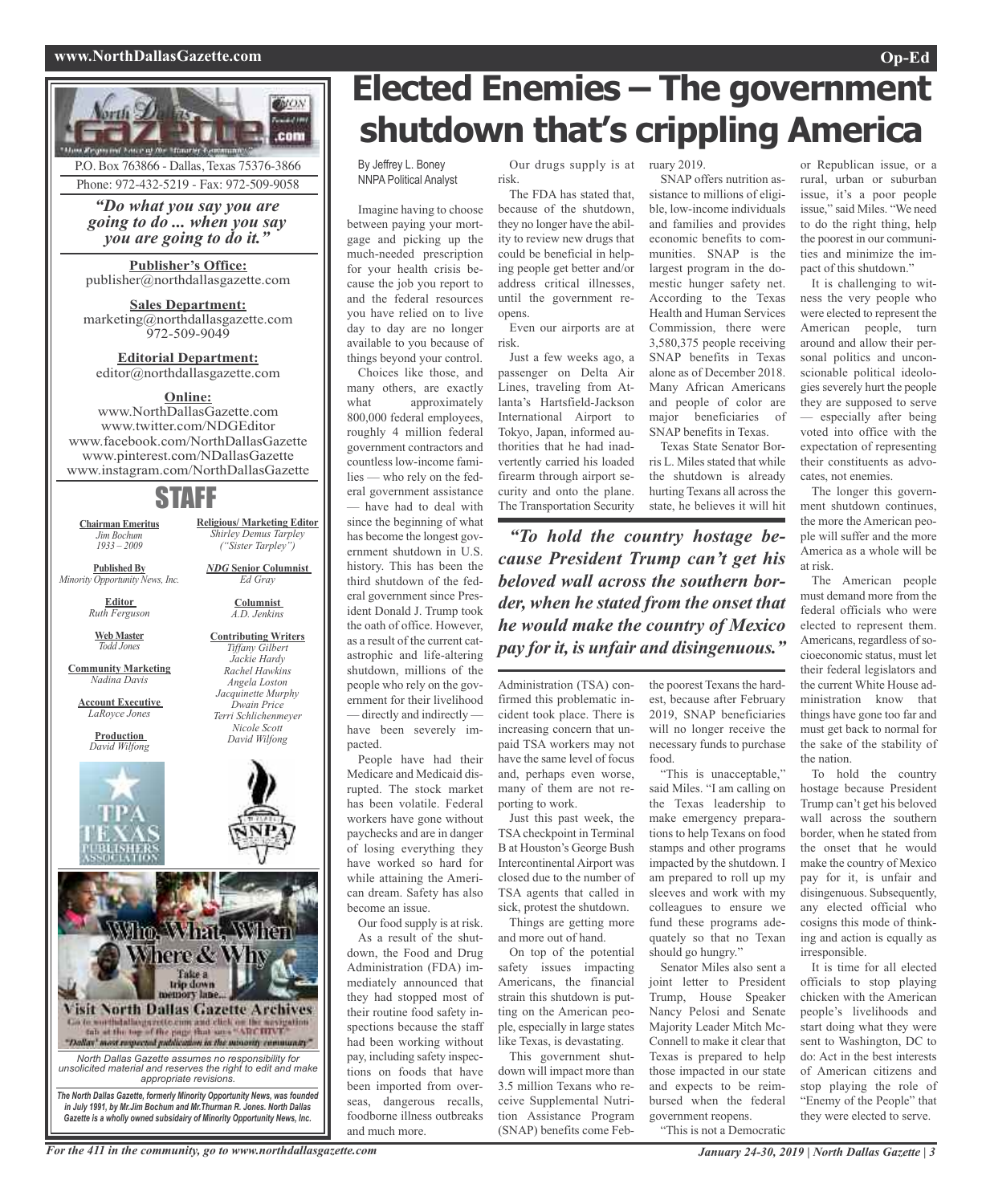# **Lose weight now, gain future years on your life**

Every year there are new food gurus, fad diets, cookbooks and theories that claim to offer the "best" way to lose extra pounds and reach a healthy weight. U.S. News & World Report even created a ranking for "Best Diets." This year after evaluating 41 of the most popular diets, their panel awarded the gold to the Mediterranean Diet, a heart-healthy eating plan emphasizing primarily plant-based foods, whole grains, olive oil and fish.

As part of our national obsession with weight loss, 7 days are dedicated each January as National Healthy Weight Week, coming up this January 19-26 to raise awareness about healthy lifelong eating habits. According to Statista.com, 45 percent of Americans surveyed said their New Year's resolution for 2018 was to lose weight or get in shape. But a study by the University of Scranton found that just 8 percent of people achieve their New Year's goals.

"The reason it's so important to attain and maintain a healthy weight," according



to Manisha Raja, MD, a primary care physician at Parkland Health & Hospital System, "is to increase our lifespan and enjoy a better quality of life. There are a whole slew of health problems associated with being overweight, including heart disease, hypertension, high cholesterol, diabetes, liver and gall bladder disease, sleep apnea and several cancers."

But when it comes to weight, is it actually 'healthy'to focus on a number on the scale rather than other health indicators?

"Instead of focusing on your weight, check your BMI (body mass index). It can be a better indicator of healthy weight," Dr. Raja advised. (Use the US Na-



body mass index.) According to the Centers for Disease Control & Prevention (CDC), a BMI between 18.5 and 24.9 indicates a healthy weight for an adult age 20 or older.ABMI of 30 or more indicates obesity. "Some studies have shown that patients with a BMI of 40-45 or above have a life span 10 years shorter than those with a normal BMI," Dr. Raja said.

If you do need to lose weight, be sure to consult with your doctor before starting a new diet or exercise plan, Dr. Raja said.

Sharon Cox, RD, who conducts weight-loss classes for patients at Parkland's Bluitt-Flowers Health Cen-

professor at the Rutgers University School of Health Proter, recommends a slow and steady approach.

"Aim for losing one to two pounds a week through a combination of exercise and sensible changes in diet," Cox said. "If you lose too fast, you won't be able to sustain and keep it off." *Brook Lark / Unsplash*

Dietitians and physicians agree that achieving a healthy weight (and maintaining it) is not just about what foods you choose. It's about many other factors including how much and when you eat, exercise, sleep, your stress level and other health and lifestyle factors.

Maggy Doherty, RD, who works with inpatients at Parkland Memorial Hospital, recommends that people "stick to the basics – complex carbohydrates, lean proteins, low-fat dairy products, healthy fat, and lots of fruits and veggies. Eat healthy on weekdays, then relax a little on the weekends. Find the nutrition combination that works best for you."

"It's best to work on making lifestyle changes versus dieting. Think overall about your long-term health, not instant gratification. We get

lost trying to make too many changes at once. Set SMART (Specific, Measurable, Attainable, Realistic, Time-based) goals," is what Marisa Aguillon, RD, a diabetes educator at Parkland, tells her patients.

Goal-setting begins with knowing your reason for weight change. "Is it for better health, a smaller dress size, to have more energy? The purpose is what gets you through it," Cox said.

"Keep your goal in front of you to remind you of what you are trying to accomplish," Aguillon said. "Write it down and put it in places you'll see throughout the day or team up with someone who will hold you accountable."

Doherty said we're more likely to succeed by "making small and reachable monthly goals, instead of a monstrous yearly goal. For example, eliminate the salt shaker in January; cut out added sugar in coffee in February; swap processed chips for raw vegetables in March, and so on. When you reach your goal, reward yourself with something small to keep you motivated, like a nice dinner out, massage or manicure."

Other tips from Parkland dietitians:

• Eat smaller portions.

• Burn calories – find an exercise you enjoy do it 5 days a week for 30 to 45 minutes.

• Lift weights at least two times a week to preserve muscle mass.

• Eat 3 planned meals and 1 to 2 healthful snacks per day.

• Drink more water.

• Choose fresh lean protein and put more vegetables on your plate.

• Weigh weekly, chart your progress and reward yourself for reaching goals.

• Be prepared for relapse, so have a plan to get back on track soon.

• Get 7 to 8 hours sleep each night.

• Manage stress with exercise, meditation, yoga or other positive methods of stress-relief.

• Have a positive support system in place to keep you focused and motivated to maintain weight loss.

For more information about Parkland, please visit www.parklandhospital.com.

# **Can a stronger neck help prevent a concussion?**

For a new study, which appears in the Journal of Orthopaedic and Sports Physical Therapy, researchers looked at previous studies on the role that the neck's strength, size, and posture play in reducing concussion risk. They also looked into the greater risk of head injury to female and young male athletes who play contact or impact sports.

The researchers then developed recommendations physical therapists and athletic trainers can use to protect athletes.

These include performing

a thorough cervical spine assessment as part of the preathletic participation exam; screening for pain because baseline reports of neck pain have been associated with increased concussion risk in young athletes; and providing interventions such as exercises to strengthen neck muscles.

"Our ability to detect sports-related concussions has greatly improved, but our ability to prevent concussions and decrease postinjury outcomes remains limited," says lead author Allison Brown, an assistant

fessions. "We have identified neck strength, size, and posture as

potential factors that reduce risk by lessening the magnitude of force upon impact. Thus, increasing neck strength and possibly size could substantially reduce risk or severity of injury or outcomes<sup>?</sup>

An impact that makes the brain move within the skull causes concussions, which can lead to problems with thinking, concentration, mood, or other neurological changes. Additional symptoms can include dizziness and nausea.

A stronger, thicker neck that is aligned in a forward posture—with the ears ahead of rather than aligned with the shoulders—may reduce the amount of energy transferred to the brain during an impact and reduce the risk and severity of injury, says senior author Carrie Esopenko, an assistant professor at the School of Health Professions.

Women typically have less neck strength and experience a greater concussion risk as

well as greater severity of symptoms and longer duration of recovery compared to

men, Esopenko says. *Source: Rutgers University*



Is there something we should know about? **Let us know what's going on. Send your stories, suggestions or other editorial material to: editor@northdallasgazette.com**

4 January 24-30, 2019 | North Dallas Gazette State State State State State State State State State State State State State State State State State State State State State State State State State State State State State Sta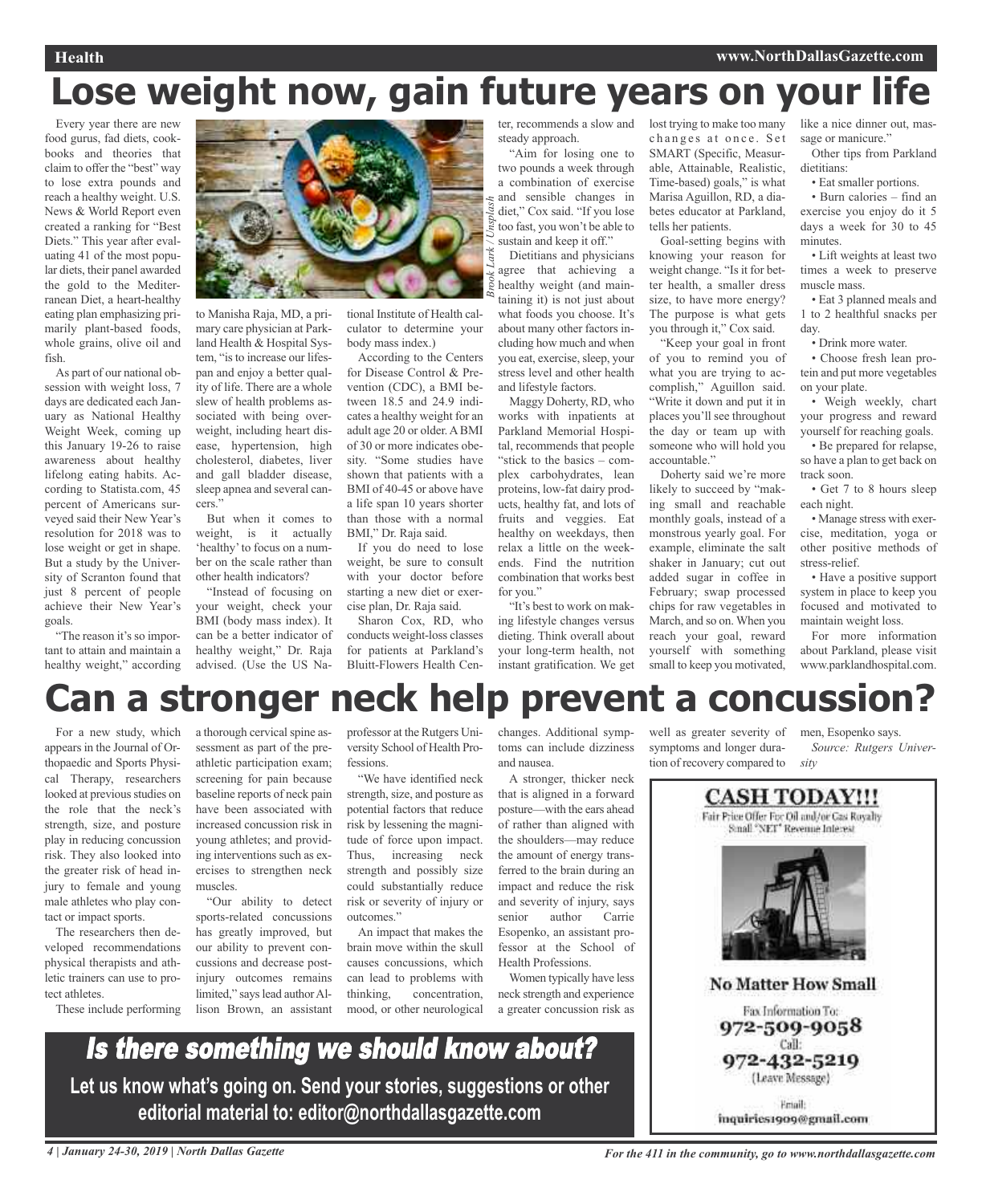# **Irving approves \$300,000 agreement to improve traffic control**

By Rachel Hawkins *NDG* Staff Writer

The Irving City Council approved a \$300,000 agreement between the City of Irving and Taurus Technologies Inc., to update the community's traffic system. The agreement was approved at the council's Jan. 17 public meeting at the Irving City Hall. Irving accepted staff's recommendation to move forward with the purchase of new monitoring equipment and controls for the



traffic operating systems. The existing traffic signal

system is at the end of its

18-year life span. The new system is designed to provide a fully integrated wire-

less traffic management system which will improve traffic flow, integration of emerging technologies, system monitoring, traffic safety, and provide performance measures.

This project will provide replacement and upgrades of the traffic signal controllers, traffic signal controller software, and central management software system. This will also allow them to watch school zones and improve their traffic

tion, teachers, and students from several schools either made or purchased small tokens of appreciation. The special gifts composed of a navy polo shirt, a handcrafted tree, a succulent and a framed photo. In the end, the Elliott Elementary School bell ringers per-

With the new update, the system will have the capability to evaluate the realtime traffic system, allow the traffic signals and traffic signal timing to be adjusted at any time. The can also evaluate intersections which appear to be malfunctioning from the traffic operations center via cameras; also the ability to monitor special events and emergencies.

The new traffic cameras will allow the city staff to look at the vehicles approaching the intersection

ica" for the board and gath-

During the meeting, an announcement was shared with the final results of their 2018-2019 Payroll Deduction Campaign Donations to Irving Schools Foundation. Last year, the school district

ered guests.

raised \$313,864.

and give them a better view, thus providing better reliability and response out of the system.

In 2017, The City of Irving's Traffic Signal Division replaced traffic signal controllers at more than 200 intersections. This improvement allowed all 208 traffic signals to talk to one another thereby offering improved safety and traffic flow while passing on vital information to the new traffic operations center.

# **Irving ISD honors school board members at Jan. 22 meeting**

safety.

By Rachel Hawkins *NDG* Staff Writer

Several educators were honored during the Irving school board meeting on Jan. 22. These recognitions included Kendrick Taylor, special education teacher at Nimitz High School named Teacher of the Month. Brenda Anderson, Buyer in the Purchasing department, was named Employee of the Month.

Also, Armando Robles

Del Rio, nominated by Hanes Elementary School, received Guest Educator of the Month.

To celebrate Irving school board appreciation month, Irving Independent School District (ISD) students and teachers spoke before the board and extended thanks to the school board members. The theme for this year's Irving school board appreciation month is "Planting Seeds of Success."

"More than 33,000 students depend on the school to help them prepare for the future," Tierney Tinnin, Executive Director of Communications of Irving Independent School District stated.

"Our board of trustees plays a vital role in ensuring that our schools are available, qualified teachers are in place, the building is safe, and resources are provided."

To show their apprecia-

### **Dallas awards Green Building Certification to LBJ Infrastructure Group**

Dallas Environmental Quality & Sustainability issued its Green Building Certification to LBJ Infrastructure Group for demonstrating leadership in environmentally sustainable business practices. The company received Gold status for diverting 80% of its waste from the landfill through recycling and reducing its environmental footprint by educating its staff to conserve water and energy in their daily operations.

LBJ Infrastructure reconstructs expanded frontage lanes and main lanes, as well as the addition of bypass lanes. Its toll lanes are added within existing roadway to handle more traffic volume. The company manages lanes in Dallas and offers roadside assistance services.



*Dallas zero waste manager Danielle McClelland (left) presents Gold level Green Business Certification to LBJ Infrastructure chief operating officer Roberto Carrasco (center) and environmental health & safety manager Dwayne Smith (right). (Courtesy photo)*

The City of Dallas Green Building Certification program recognizes local businesses which demonstrate a commitment to environmental practices through leadership and policy, recycling, education, energy efficiency,

*For the 411 in the community, go to www.northdallasgazette.com*

water conservation, and transportation. To learn more about the program and to apply for certification, visit the Sanitation page at www.dallascityhall.com or email DallasRecycles@dallascityhall.com.



walk-in clinic located at: 2223 S Buckner Blvd #203, Dallas, TX 75227

**AREAS SERVED:** 75116, 75134, 75203, 75207, 75208, 75210, 75211, 75212, 75215, 75216, 75217, 75223, 75224, 75226, 75227, 75228, 75232, 75233, 75236, 75237, 75241, 75249, 75253

succeeded in their goal by raising more than \$350,000. The leaders were pleased to report participation rose from 71 percent from last year to 75 percent for this year.

All of this money will go towards the Irving schools for scholarships and grants

**Community**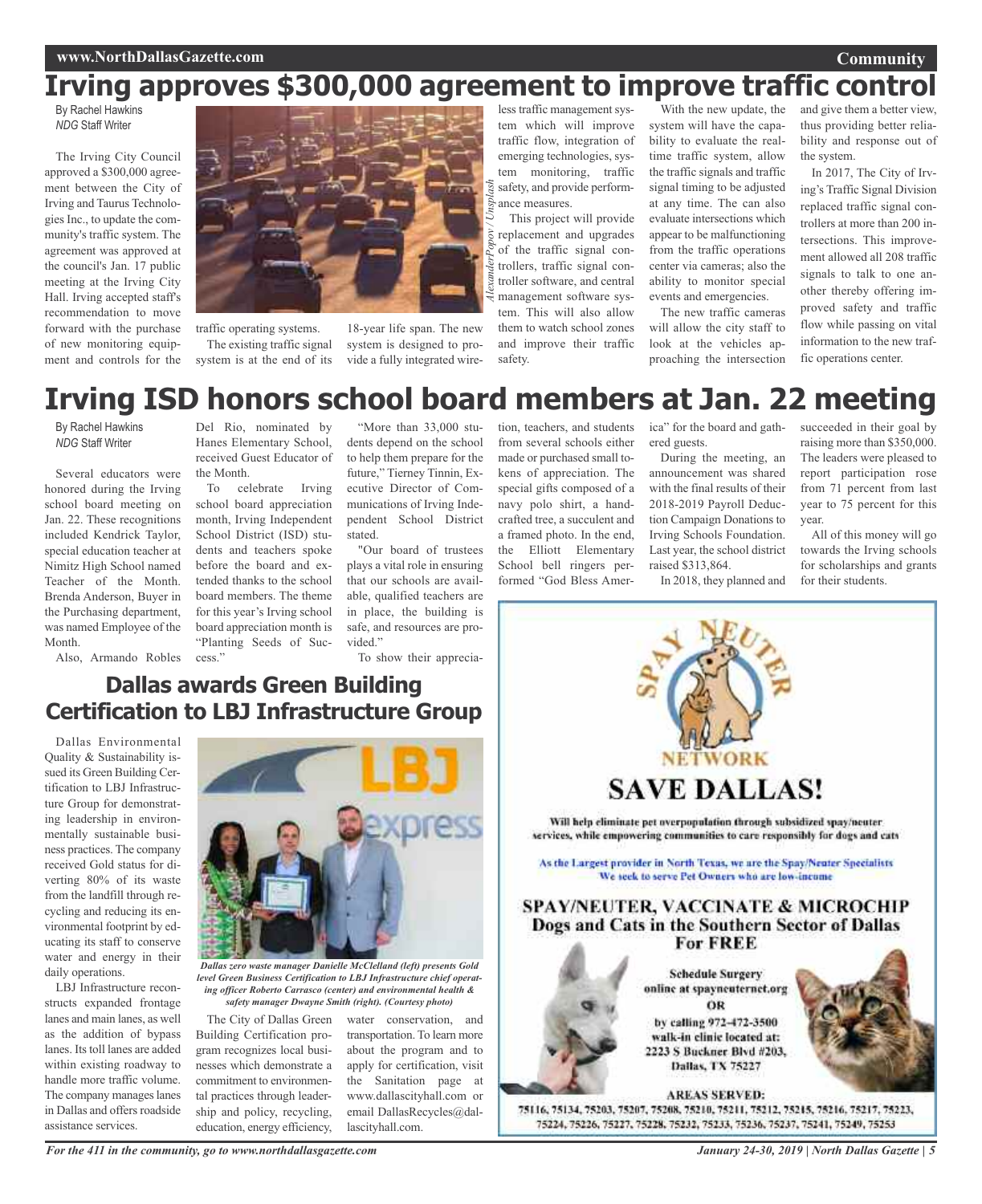# **Dallas ISD and North Lake College now recruiting rising ninth-graders for new collegiate program**

The new North Lake Collegiate Academy is opening in August as a joint effort of Dallas County Community College District and Dallas ISD. The new program open to students anywhere in Dallas County— will put a tuition-free high school diploma and college degree within reach of more area students at a substantial financial savings to their families.

The academy will offer courses and career pathways in public service, criminal justice and business administration. Rising ninth-graders have until



www.dallasisd.org/yourchoices. Parents and students can obtain details at an information sessions planned for 6 p.m., Thursday, Jan. 24, at North Lake

Jan. 31 to apply at College, 1081 W. Shady Grove Rd. in Irving.

North Lake College President Christa Slejko welcomes the new program. "This is a wonderful opportunity for more high school

students to earn a high school diploma and an associate degree at the same time," she said. "The collegiate academy is a great option for students within our community, and we look forward to welcoming these new Blazers to our North Lake family this fall."

Dallas ISD Principal Chase McLaurin, who will serve as administrator of the new program, says attending high school on a college campus is a major attraction for students who will in one sense be able to jump directly from middle school to college.

"I think the location is important for students," he said. "Being on a college campus helps students realize that their dreams of going to college are real, possible, and coming true. This is a game changer for students and opens up a whole new world of opportunities."

The tuition-free opportunity offers families the potential to save up to \$40,000 in college tuition. Students also earn credit, hands-on experience and mentoring from industry partners in a variety of career pathways. Since their inception in 2016, Dallas ISD's collegiate academies have become a niche for highly motivated students whose families recognize the value of their student graduating with both a high school diploma and up to 60 hours of college credit or an associate degree at no personal cost to their families.

The schools are a partnership of Dallas ISD and the Dallas County Community College District, which share faculty and curriculum and allow juniors and seniors to take classes on a college campus.

# **Texans Can athletes visit SMU basketball game for jersey retirement**

*Texas Can Academy*

*Dallas ISD*

On Jan. 12, basketball players for Texans Can Academy -Fort Worth Lancaster; Texans Can Academy - Dallas Oak Cliff; and Texans Can Academy - Dallas RossAvenue attended Southern Methodist University's basketball game for a special ceremony for Ira Terrell. One of Texans Can Academies'longest and most dedicated volunteers, Terrell played basketball for SMU from1972 to 1976 and earned



a place in the SMU Athletics Hall of Fame. His jersey, number 32, was retired during

lic school teacher, school

halftime.

Terrell ranks second alltime at SMU in rebounds,

sixth in scoring, and second in career scoring average. He was selected by the Phoenix Suns in the third round of the 1976 NBA Draft, and from 1976 to 1978, he played for the Suns, New Orleans Jazz, and Portland Trailblazers.

Terrell has volunteered with Texans Can Academies for over 30 years and is currently on the Dallas Development Council and GolfCommittee. He invited Texans Can Academies' basketball players to attend the game and the jersey-retirement ceremony.

After the ceremony, Terrell shared encouraging words with the students, signed their programs, and took pictures with them. Among those attending, only one of the students had ever attended a college or professional basketball game. The experience was one these students will not forget

The Mustangs went on that night to take a nearly 30-point victory against the University of Tulsa.

Texans Can Academies is dedicated to graduating thinkers and committed to ensuring students have all the information and tools needed for a successful college or career path after graduation. For more information about Texans Can Academies, please visit www.texanscan.org.

### **MAYOR,** continued from Page <sup>1</sup>

veloper Ablon has a perspective on the city at street level. He is looking for improvements to infrastructure such as streets and emergency services.

"We can only do this if we come together as a city and do what's right for the future success of every part of Dallas, starting with improving basic city and education services that make a positive and lasting difference in our everyday lives," Ablon said.

Dallas Independent School District Trustee Miguel Solis has also thrown his hat into the ring, shifting from the educational side of the community to focus on the administration of city government. "As a former Dallas pub-

board member, and nonprofit leader, I've heard from hundreds of people across our city who believe the old ways of doing things just won't work anymore," Solis noted in announcing his candidacy. "Like me, they're proud of the progress being made in Dallas but recognize the many challenges still left to overcome. They want to create paths to prosperity and equity for everyone - but they're waiting for new leaders and ideas that will bring hope and change." There is also a former

Presidential candidate in the running for Dallas Mayor. Alyson Kennedy ran in the 2016 election for the Socialist Workers Party (SWP). The term "Socialist" has lost some of the stigma it held only a few years ago, but Kennedy has run for office with the SWP in elections dating back to 1977.

"The capitalist owners, Democratic and Republican politicians who run the government in their interests, could care less about young people who can't afford to get a house or apartment of their own, get married and start a family," Kennedy said. "The Socialist Workers Party calls for a massive government-financed jobs program at union scale wages to rebuild crumbling infrastructure and provide affordable housing for all."

Lynn McBee is the CEO of The Bridge, which serves Dallas' homeless population, as well as the Young Women's Preparatory Net-

work; and she serves as an officer on the Dallas County Community College District Foundation. She has received numerous awards for community leadership and believes this experience can translate into success for the City of Dallas.

"As a CEO of an education organization, and with more than 25 years as a servant leader in Dallas, I've gained the perspective and experience to forge the coalitions and partnerships we need to solve our city's greatest challenges," McBee says.

Regina Montoya, a former Clinton administration aide and Harvard Law graduate, also comes to the table with a wealth of community and business service, ranging from the Mayor's Task Force on Poverty, to the Vice Chair of the Board of

Directors for DFW Airport. "We need greater collaboration and coordination between city government, civic groups, nonprofits and businesses to ensure better progress," Montoya said. "I've spent my life in Dallas working across all these areas. I know good work is happening - but it's a matter

of bringing it all together." Jason Villalba is a former Republican Texas State Representative and a businessman in Dallas. He touts his record in Austin, including digging up \$5 billion when the state's education was at financial risk, as proof he can "get things done" as the leader of the city.

"Like you, I am a proud Texan and proud of the community we have here in Dallas," Villalba said. "We are a city of vitality, growth,

optimism, and development. But that doesn't mean it can't be better. We have the highest percentage of uninsured and undereducated children. There are senior citizens who are leaving their homes because property taxes that are so high. We must do more for all who call this city home."

Oak Cliff resident Miguel Patino has also filed paperwork to run for the mayor's seat, however as of press time online information on his campaign is minimal.

The crowded field has already led one candidate, former city attorney Larry Casto, to suspend his campaign. Casto has thrown his support behind Ablon. With so many candidates, and so many issues at stake, the road to the head of the horseshoe is bound to be a tough one.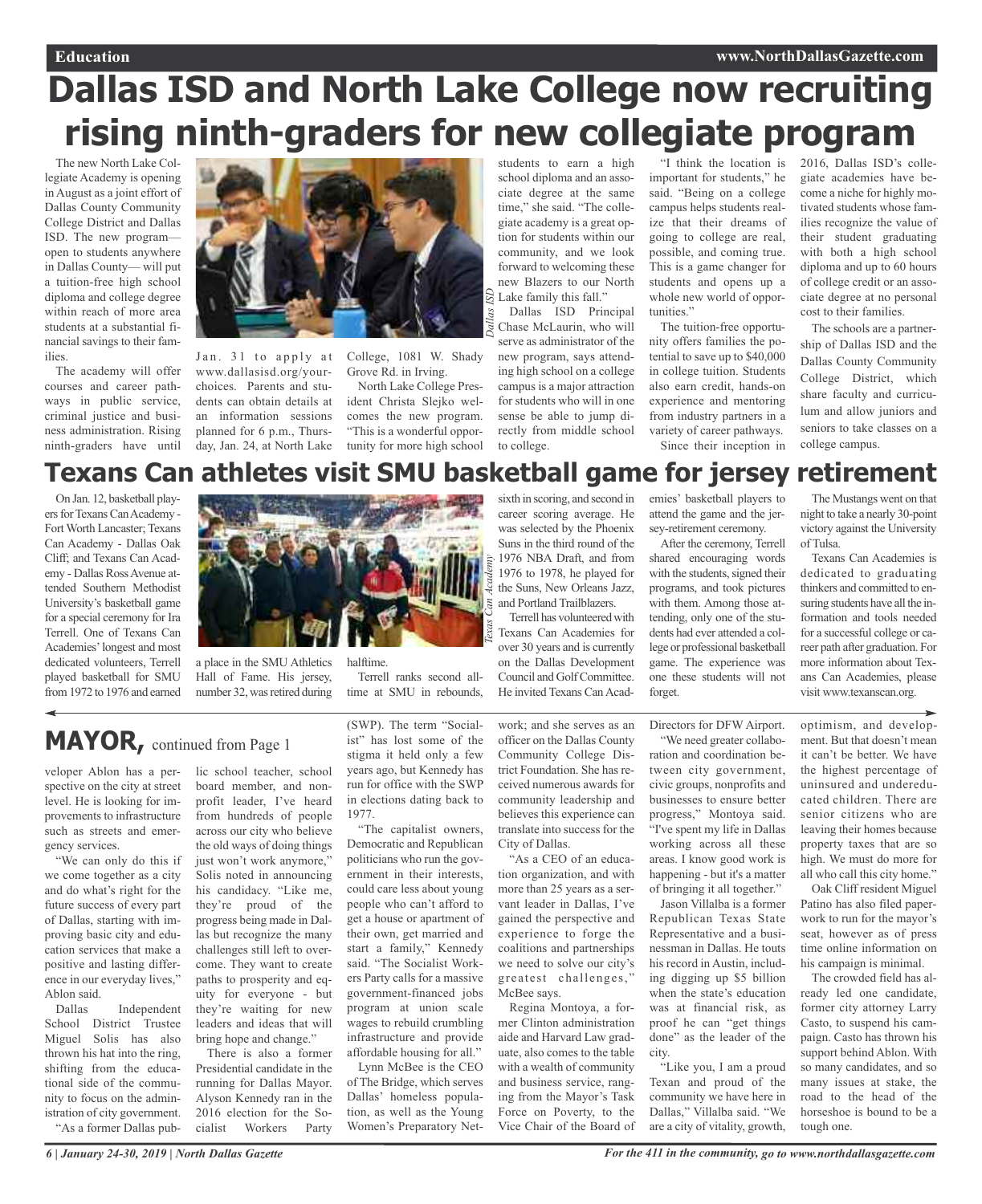# **Dr. Martin Luther King Jr.'s legacy honored at annual breakfast**

The annual Dr. Martin Luther King Jr. Power Leadership Breakfast drew hundreds of community members to Collin College's Plano Campus, Jan. 19, to remember the life and work of Dr. King, and to consider his belief in education as a force for good.

The theme of this year's breakfast was "Intelligence  $+$  Character = True Education." The event included a resolution from Gov. Greg Abbott presented by State Representatives Matt Shaheen (District 66), Jeff Leach (District 67) and Candy Noble (District 89), and State Senator Angela Paxton (District 8), a proclamation from the city of Plano delivered by Mayor Harry LaRosiliere, a panel discussion by area school superintendent, student presentations and performances, and the announcement of multiple scholarships. The breakfast was also attended by Collin



Allred, U.S. Representative for Texas (District 32). *Collin College student Toluwani Ogunbayode is awarded the Adrian Rodriguez Scholarshipat the annual MLK Breakfast. (Courtesy photo)*

The event honored the following students and community members:

• Collin College student Toluwani Ogunbayode was awarded the Adrian Rodriguez Scholarship, which honors a Collin College Board of Trustees member who has dedicated uncounted hours to the MLK Power Leadership Breakfast as a moderator and co-chair of the committee. Ogunbayode will graduate from Collin this spring and then

head to Texas A&M for a degree in agricultural economics. He would like to apply his education to impact food production in the most rural parts of the Earth. Ogunbayode is pictured above (center) flanked by Rodriguez, MLK Power Leadership Breakfast Co-Chair Evelyn McKnight, Past Chair Joe McKnight and Collin College District President Dr. Neil Matkin.

• Kevin Vicknair was awarded the Evelyn and Don McKnight Scholarship, named in honor of two longtime volunteers and leaders in the MLK Power leadership Breakfast. Vicknair is a health science major who calls himself a proud family man. Vicknair is pictured (center) with Rodriguez, Evelyn McKnight, Joe McKnight and Dr. Matkin.

• Stefanie Lo, a surgical assistance student, was honored with the Alpha Kappa Alpha Chi Zeta Omega Scholarship. Lo has been actively involved on the campus and in the community. Lo is pictured (centered in the picture at right) with Alpha Kappa Alpha President Charisse Wright (left) and Dr. Matkin.

• Leticia Reyes was awarded a scholarship sponsored by the Plano North Metroplex Chapter of The Links, Incorporated. Reyes is a surgical assistance major who looks forward her role in the operating room. She also volunteers in the preschool at her church. Reyes is pictured (center) in

the photo at right with Paula Parker, president of The Links, and Dr. Matkin.

The college also announced that the Dr. Martin Luther King Jr. Unity Scholarship Fund had reached endowment status thanks to the donations of attendees over the many years of the MLK Leadership Power Breakfast and to a recent large donation by community members Ruben and Mary Alice Garza. The couple was honored for their donation, which pushed the fund over the endowment threshold, allowing it to continue funding scholarships in perpetuity

The annual celebration is organized by the Dr. Martin Luther King Jr. Power Breakfast Committee and was sponsored this year, as in previous years, by Capital One. Donations for the scholarship fund are accepted throughout the year through the Collin College Foundation. For more infor-

mation on making a gift to this fund, call 972-599-3145. More photos of the breakfast event are available at https://collincollege.resourcespace.com/?c= 424&k=2d46e83b1a.

Collin College serves more than 55,000 credit and continuing education students annually and offers more than 100 degrees and certificates in a wide range of disciplines. The only public college based in Collin County, Collin College is a partner to business, government and industry, providing customized training and work force development. In addition, the college operates the Collin Higher Education Center, which serves 3,500 additional students each year in partnership with The University of Texas at Dallas, Texas Woman's University, Texas A&M Commerce, Texas Tech and the University of North Texas.

## **Plano City Manager retiring after nearly three decades serving the city**

Plano City Manager Bruce Glasscock notified the City Council of his intent to retire at the end of April, 2019. Glasscock served in the public sector for 50 years, the last 29 with the City of Plano.

Glasscock began his career with the City of Plano in 1990 when he was selected Police Chief. In 1998 he was appointed additional responsibilities as Deputy City Manager and held dual leadership roles through

sitioned to full-time responsibilities as Deputy City Manager. Council appointed him City Manager in 2011. "A lot has been accomplished during my career with Plano for which I am honored to have been a part, but the true credit goes to "Team Plano" and the more than 2000 employees who provide service to our citizen on a daily basis. I will miss those employees and the tremendous work

2001 at which time he tran-

they do for our community," said Glasscock.

During his tenure, the City received numerous accolades including being recognized as the "Best Place to Live in Texas," third "Best Place to Live in America," third "Best Place in America to Raise a Family," "Best Run City in America," one of "10 Healthiest Cities in America" and a recipient of the 4- STAR Community Rating for Sustainability. In addition, the City of Plano consistently receives AAA Bond Ratings.

"We applaud Bruce's service and wish him the best. He leaves this role having served Plano with great honor and distinction," said Plano Mayor Harry LaRosiliere. "Future generations will feel the enduring impact of what has b e e n a c c o m p l i s h e d throughout his tenure."

Glasscock guided the City as an active partner in the development of the esteemed Legacy West area which is home to Boeing Global Services, FedEx Office, JCPenney, JPMorgan Chase, Liberty Mutual, Toyota Connected and Toyota Motor North America, among other businesses. He was also influential in the urban revitalization of Downtown Plano, designated by the American Planning Association as one of the "Great Places in America" and most recently

listed in the National Register of Historic Places.

In 2000, during his tenure as Plano's Police Chief, Glasscock served as the 88th President of International Association of Chiefs of Police and currently serves as a Past President of the association.

"The time has come to move along," said the retiring city manager. Glasscock and his wife, Memrie, have two adult sons and three grandchildren.

# **Commentary: End the border wall madness now**

By Congresswoman Eddie Bernice Johnson

While furloughed government employees are turning to pawn shops to borrow money to pay their rents and mortgages, and others are standing in line at food banks for groceries to feed their families, the president of the United States continues to be indifferent to their plight and refuses to take the meaningful steps that would lead to the re-

opening of our government, and their return to work. It should be obvious to all

of those who witnessed President Trump's most recent address to the nation from the White House that he lacks empathy for the 800,000 government employees who are either working without pay or are simply being told to stay at home.

Not once during his nearly 15-minute address did he mention the awful fi-

nancial and personal realities that they are facing as he holds them and the country hostage. The fact of the matter is that he is more concerned about the opinions of partisan political commentators, who are imploring him not to look weak, than he is about government employees.

Shamefully, he continues to request \$5.7 billion for a border wall that the vast majority of security experts say is not necessary, and

would be a waste of taxpayer dollars. In his speech the president offered temporary protection for approximately 700,000 young people, referred to as" Dreamers, " who were brought to this country as minors. He also offered a reprieve to nearly 300,000 adult immigrants who are facing deportation.

This is not the first time that we have been down this path with the president. There are those who doubt the sincerity of his proposals. Nearly one year ago, Mr. Trump rejected a deal that offered more money than he is currently requesting for a wall in return for a plan that would have offered citizenship to the Dreamers.

While giving his most recent remarks, the president did not address the single most pressing problem that our government faces, the shutdown. It is in his power to reopen the government,

bring employees back to work, and return our nation to some sense of normalcy.

Frankly, Mr. Trump is not being serious, and until he does government employees, and the people of our nation will continue to suffer. He is presiding over the longest government shutdown in the history of our nation. Certainly he knows what the right thing to do is. Hopefully, he will end this madness!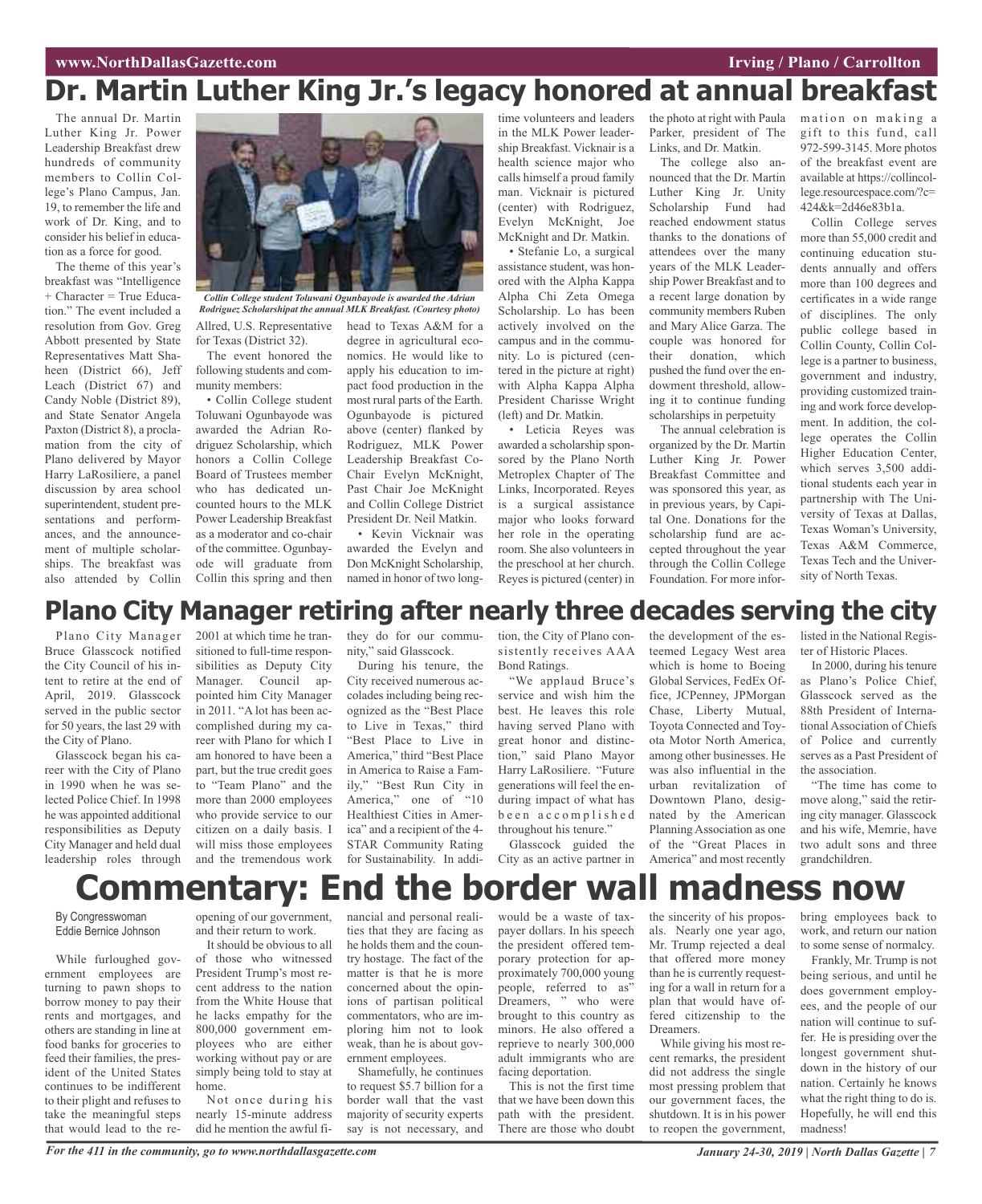#### **City Briefs**

#### **Addison**

Don't miss out on the **Dark Circles Contemporary Dance: Winter Series** on Jan. 25, and several days at 8 p.m. at Addison Theatre Centre, in Addison. The winter series will feature three world premieres centering on gay identity in America. The new works will explore gay narratives, themes and ideas and will be performed by a mostly queer company of dancers. Dark Circles has commissioned gay choreographers Mark Caserta, Eoghan Dillon and Mikey Morado for the program. A new creation by Peugh — in collaboration with queer multimedia artist Brian Kenny — closes the evening. For more information visit www.darkcirclescontemporarydance.com.

#### **Arlington**

**Firefall** will be held on Jan. 25 starting at 8 p.m. at Arlington Music Hall, in Arlington. For founder Jock Bartley, Firefall is a 40 year labor of love. Their layered harmonies backed by driving rhythms transcends many genres from rock to country to AC and brought the band platinum and gold success with such hits as "You Are The Woman",

"Strange Way" and "Just Remember I Love You". Other major Firefall radio hits include "Cinderella", "Goodbye I Love You", "Livin' Ain't Livin" and "Mexico". The genealogy and musical roots of FIRE-FALL run deep into the fertile soil of American rock and folk rock music.

It began with Woodie Guthrie and later, BobDylan, evolving into the Byrds and the Buffalo Springfield. The genre established by these luminaries continued with Crosby, Stills and Nash, Manassas, The Band, Neil Young, The Eagles, Poco, Loggins and Messina, The Flying Burrito Brothers, Gram Parsons and Emmy Lou Harris, Dan Fogelberg, America and FIRE-FALL. Many of these participants mingled in the studio and on tour.

Individually and collectively they created a sound that changed the world's musical landscape. FIRE-FALL is one of the few surviving bands of this genre, remaining true to its founding vision and roots despite personnel changes over its 40+ year history.

The band transcends and embraces many industrial labels- rock, soft rock, country rock, contemporary country, easy listening and Americana. For more information visit http://www.arlingtonmusichall.net.

**The Texas Rangers Fan Fest** will be held on Jan. 26 from 9 a.m. to 4 p.m. at Globe Life Park, in Arlington. Get ready for a new season of Texas Rangers baseball at the 2019 Fan Fest. Get autographs from former and future players, tour the club house and meet the coaches. Fans of all ages can take part in a variety of activities. There will be a Kids Zone, a home run derby and more. Admission prices are \$10 for adults, \$5 for children 13 and younger. The first base box office opens at 7 a.m. and gates open at 9 a.m.

#### **Dallas**

**Explore Social Science: Wild World** on Jan. 25 starting at 7 p.m. at Perot Museum of Nature and Science, in Dallas. Social Science offers dozens of interactive activities, discussions and performances, all in a lively Friday-night setting for adults 21 and older. The January event is themed "Wild World," giving partygoers the chance to earn about adaptations, examine carnivorous plants and ex-

plore weather patterns, all with a custom cocktail in hand. Zoologists and meteorologists also will be in attendance. Tickets must be purchased online in advance at tickets.perotmuseum.org, this event typically sells out quickly, so buy your tickets early.

You can see the **Dallas Bridal Show** on Jan. 26, from 10 a.m. to 5 p.m. at Dallas Market Hall, in Dallas. If there are wedding bells in your future, don't miss this show. Representatives from more than 300 wedding-related businesses will be on hand to guide you in planning every detail of your wedding and honeymoon. There will be door prizes and giveaways, a fashion show and more. For tickets and more information visit bridalshowsinc.com.

Have fun at **Krewe of Orleans Mardi Gras Ball** on Jan. 26 starting at 6 p.m. at Centennial Hall at Fair Park, in Dallas. It's Carnivale time and the Krewe of Orleans is hosting its fifth annual Mardi Gras Ball in Dallas. There will be Louisiana-themed food, drinks and entertainment. For more information visit



**International Holocaust Remembrance Day** will be held on Jan. 27, from 2 p.m. to 3 p.m. at Dallas Holocaust Museum, in Dallas. Marking the liberation of Auschwitz, International Holocaust Remembrance Day allows us to reflect upon the profound tragedy of the Holocaust.

We also come together to share a moment of peace and hope for the future. Free. Included in cost of admission. For more information visit http://www.dallasholocaustmuseum.org/.

#### **Fort Worth**

Don't miss out on the **Fort Worth Stock Show and Rodeo** on Jan. 25 until Feb. 8 starting at 8 a.m. at Will Rogers Memorial Center, in Fort Worth. Look for daily rodeo action, carnival and midway fun, acres of shopping, kid-friendly attractions, live music on the Coors Light Roadhouse stage, and much more during the 123rd Stock Show & Rodeo, one of Fort Worth's premier events. Running Jan. 18 through Feb. 9, the event features Professional Rodeo Cowboys Association and specialty rodeo performances,

#### See BRIEFS, Page 16

### **Finance Committee discusses Harvey recovery, federal shutdown**

AUSTIN - Review of the supplemental budget turned to discussions about Hurricane Harvey recovery and how the federal shutdown is affecting state agencies at the Senate Finance Committee hearing on Wednesday. For the latter issue the answer is: not much, according to Legislative Budget Board Assistant Director John McGeady. He says that most agencies that depend on some level of federal funding still have plenty in reserve, though that becomes less certain should the shutdown persist through the end of February. Some agencies have staff that are paid with federal funds, and McGeady said that agencies have been able to cover those wages with state funds. He expects that they

will be able to recoup those costs once federal funds start flowing again.

As for Hurricane Harvey recovery, Finance committee members talked not only about how to pay for recovery but also how to prepare for future events. Harvey dumped up to 60 inches of rain, the most ever recorded in the U.S. from a single storm, on the Texas Gulf Coast in August and September of 2017. Damage estimates for the storm top \$125 billion, making it the second most costly storm in US history, after 2005's Hurricane Katrina. The state has or will pay out millions for recovery efforts in the current biennium, and those costs have to be balanced on state ledgers. That's where the supplemental budget

comes in, and it includes \$1.2 billion in state funds, some drawn from the Rainy Day Fund, to pay for recovery efforts in the current fiscal period.

McGeady laid out for the committee how those funds are earmarked in the first draft of the supplemental budget. The lion's share, \$900 million, is for public schools. Part of the first \$300 million goes towards holding districts harmless for loss of student population due to the storm. Since districts get education funding based on daily student population, losing students displaced by the storm hit local school district budgets hard. The rest is for compensatory education costs, that is, students who get more funding from the state

due to some hardship. The storm increased the number of students eligible for this status, and the state must cover that cost.

The remaining \$600 million would go to cover the loss in property value caused by the storm. Since Texas funds education based on property taxes, if property values go down due to storm damage, that eats away at local school budgets. The final amount of funding to cover this loss in value and where it goes will be up to lawmakers to decide.

The discussion then turned to additional issues, not only to recovery but to prevention. Lubbock Senator Charles Perry, who chairs the Senate Water and Rural Affairs Committee, studied the issue of a statewide flood

plan during the interim. He cautioned his fellow members. "We can end up like a New Orleans, that still doesn't have recovery because nothing was done with oversight, coordination and collaboration "Perry said. "We need to leave here with a statewide flood plan with oversight and accountability designated for local, state and federal partners." He has filed a bill, SB 396, which would direct relevant agencies to develop a statewide plan for future flood mitigation, including provisions for regional cooperation, by 2024.

https://kreweoforleans.com/ 2019-mardi-gras-ball.

Explore **Dallas history at Legacies Dallas History Conference** on Jan. 26 from 8 a.m. to 12:30 p.m. at Hall of State, in Dallas. The theme of the 20th annual conference will be "Diversity in Dallas: Turning Points." The conference will feature presentations, discussion panels and refreshments. The patron reception (for \$100 conference registrants) will be held Jan. 24 from 6 to 7:30 p.m. at the Historic Aldredge House, 5500 Swiss Ave. Appetizers and wine will be served. Conference tickets are \$35; patron tickets include the conference and reception for \$100; student tickets are \$20. For tickets and information visit dallasheritagevillage.worldsecuresystems.com.

One area where the federal shutdown is impacting Texas citizens is in the flow of FEMA money towards Harvey recovery, said Brenham Senator Lois Kolkhorst.

She said that in conversations this week with Nim Kidd, Chief of the Texas Division of Emergency Management, he warned her that every day of the shutdown could mean the loss of two days worth of funding. Kolkhorst raised concerns about how this could impact coastal districts. "It's kind of shut down and we're at a standstill on the housing issue that we see in my district, and then also some of the other FEMA funds that could come to our local communities for mitigation and for repair" she said. This is an issue that's out of state lawmakers' hands, as they wait for a resolution in Washington D.C.

The Senate will reconvene Monday, January 28 at 3 p.m.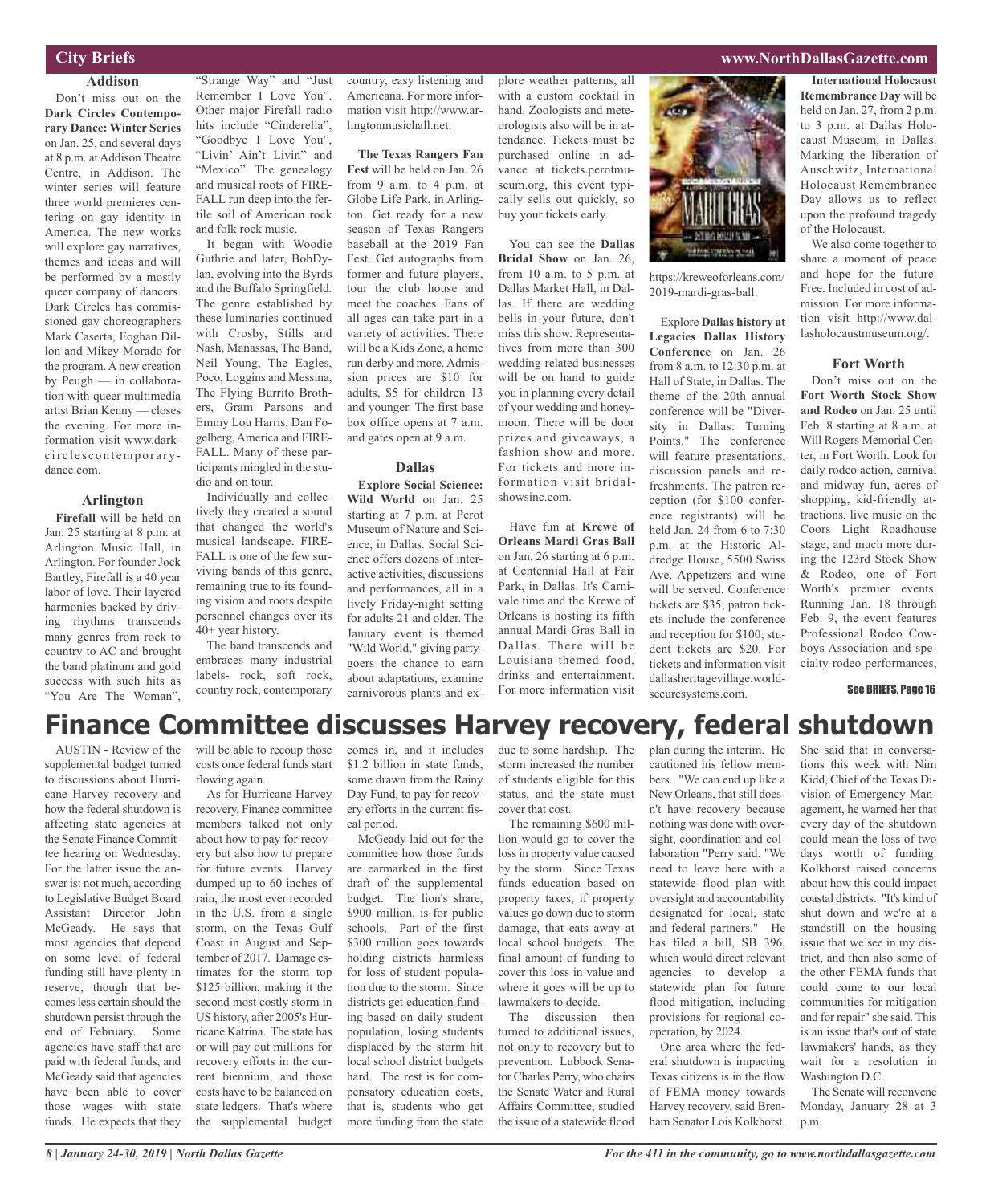# **Cowboys' offense leads to a season filled with missed opportunities**

By Dwain Price *NDG* Sports

FRISCO – Someone had to pay dearly for the Dallas Cowboys missing out on the Super Bowl for an unprecedented 23rd consecutive season. So far, that someone is offensive coordinator Scott Linehan.

Not long after the Cowboy' season abruptly ended with a 30-22 loss to the Los Angeles Rams in the National Football Conference semifinals, the team parted ways with Linehan, who was under fire for most of this season for his suspect play-calling. Still, despite releasing Linehan, coach Jason Garrett defended the job Linehan performed this season.

"This was not an easy decision because of how highly we regard Scott Linehan as a football coach and as a person," Garrett said in a prepared statement. "He and I had some really positive, substantive and open discussions which took place in the latter part of this week and we ultimately agreed that it would be in the best interest of all of the parties involved if we were to make a change at this (offensive coordinator) position.

"This was very much a mutual decision, and there was a great deal of common ground and shared understanding between both of us during our meetings. Scott has had an incredibly positive impact on our football team. He has been instrumental in the development and success of a significant number of our veteran and younger players. He is an outstanding football coach, a great friend and we wish him and his family nothing but the absolute best moving forward."

The Cowboys' offensive coordinator the past four seasons, Linehan expressed in his own statement on

**Enter to Win!**

**Ticket Giveaway**



*Dallas Cowboys offense had it's moments but in the end it did not meet the challenge to get the team to the Super Bowl. (Photo: Keith Allison / Flickr)*

**Is the Cowboys offense going to rise to Bowl expectations in 2019?** Meanwhile, the Cowboys also look forward to their next challenge, which comes next season when they'll again probably think they'll have all the necessary tools to win a Super Bowl for the first time since 1996. Right guard Zack Martin acknowledged the opinion of many in Cowboys Nation in that this was

how his career with the work and mechanics. Cowboys had come to a distressful end.

"At the end, we resolved that a fresh start was probably best for both of us," Linehan said of his meeting with Garrett. "The Dallas Cowboys have been nothing but great to me -- first class all the way.

"There's a reason that they are the most valuable sports franchise on the planet. And I'll always respect Jason as a coach and I consider him a good friend. I'll miss my fellow coaches and my players a great deal, but life is about change and growth, and I very much look forward to my next challenge."

While the Cowboys have washed their hands of Linehan, they haven't yet reached out and announced whether they plan on offering contract extensions to Garrett or quarterback Dak Prescott this offseason. Garrett only has one more year remaining on his contract, while this is the first offseason Prescott is eligible for a long-term contract.

As Garrett's job status seemingly has been in limbo forever, Prescott had a star-crossed season this year as he completed 356 of-526 passes for 3,885 yards and 22 touchdowns. He also threw eight interceptions, missed several wide open receivers and appeared to have the same recurring issues with his foot-

Member FDIC

a season of missed opportunities, particularly in the season-ended against the Rams.

"I think we have a team that can win a championship, and I think everyone believes that in that locker room," Martin said. "That's what makes this loss so hard, because we know we have the team to do that.

"We just didn't put it all together (against the Rams)."

Still, running back Ezekiel Elliott likes the resiliency the Cowboys played with this season after they buckled up their chinstraps and fought back from a horrible 3-5 start to win eight of their final 10 games. That includes winning a wild card playoff game against the Seattle Seahawks, 24-22.

"We dealt with a lot of adversity this season and I think we did a great job handling it," said Elliott,

who led the NFL in rushing this season with 1,434 yards. "We started off 3-5 and nobody ever would have thought that we would have been here.

"We came up short (against the Rams), but I'm proud of these guys."

The Cowboys had problems scoring before the midseason trade that brought wide receiver Amari Cooper over from the Oakland Raiders. However, if the season doesn't conclude with a victory in the Super Bowl, for the Cowboys that's a season of sheer disappointment.

"We had our backs against the wall, really, since the middle of the season," safety Jeff Heath said. "The way this team kind of responded after the slow start, we stuck together and we kept playing hard and won a lot of really close games, and I think it's just something to be proud of.

"But obviously right now

it's tough to kind of think that way."

It's tough for the Cowboys to think that way, because they wired differently than most teams. In the Cowboys' world, it's Super Bowl or bust. Thus, from the Cowboys' perspective, this season was a bust.

"You have to remember these feelings when you stand in these locker rooms when you have disappointment," Garrett said. "It has to continue to drive you, and we have the kind of guys who do that well."

For the Cowboys, that drive will continue in earnest with obviously more offseason changes to come.

"We took some steps, but we really didn't accomplish what we wanted to," linebacker Damien Wilson said. "We only had one goal and I guess we'll be back shooting at the same goal next year."



Addison | Dallas | Frisco | Las Calinas | Plano

*NDG Entertainment Ticket Giveaway!!! Visit us on Facebook to win tickets to the the hottest events in Dallas/Fort Worth!!!!*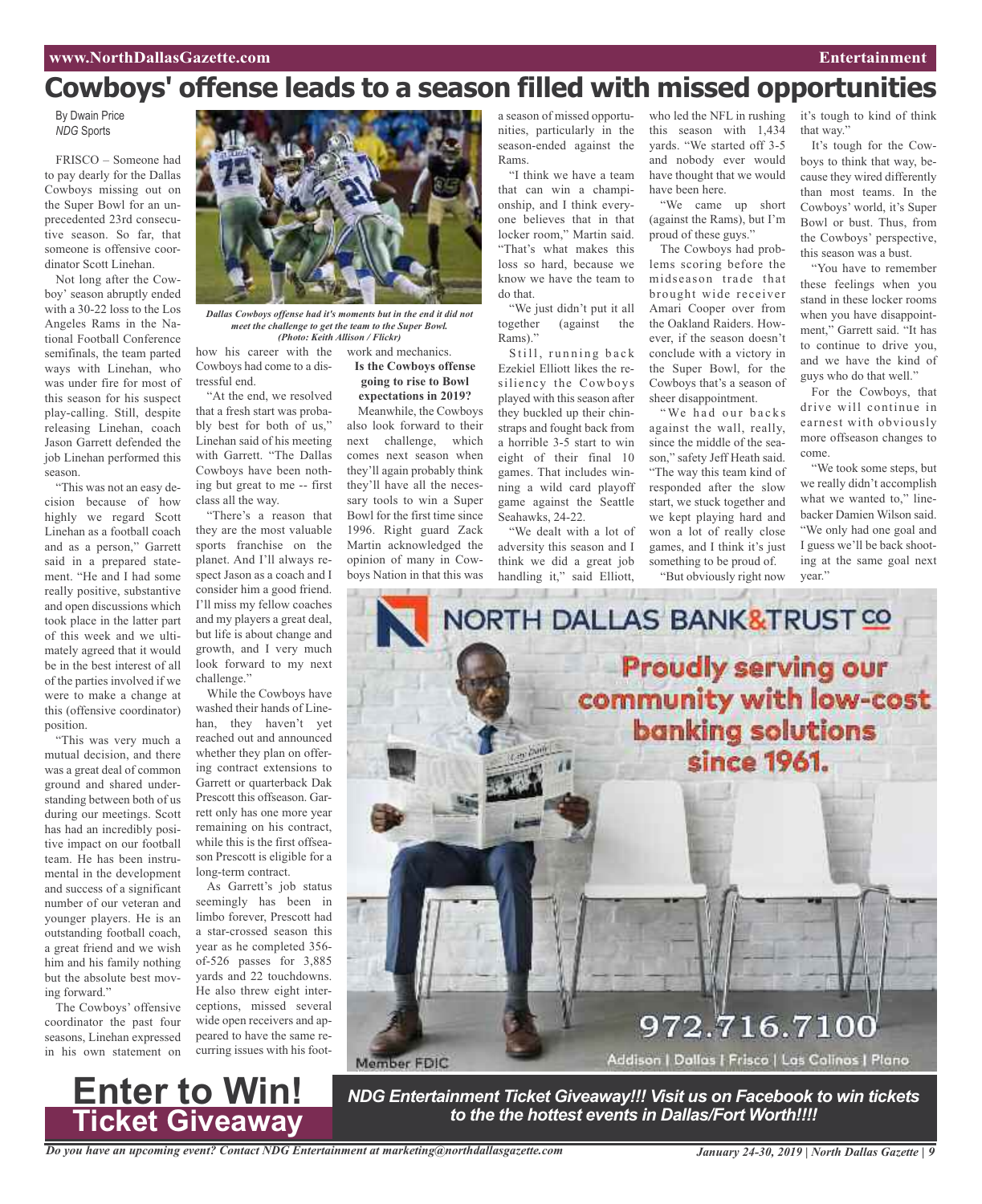### **NDG Entertainment Guide: Denton Black Film Festival, family shows this week in DFW The Family Comedy**

By Tiffany Gilbert *NDG* Entertainment

This week as the Oscar nominations were announced, film lovers can enjoy both classic and discover new films at local film festival. Families have plenty to choose from especially on the northern side of Metroplex. Denton Black Film Festival will feature not only movies, but music featuring Kirk Whalum and comedy.

**The Denton Black Film Festival** continues to grow and as spotlighted earlier, the films they offer are first rate, well told and produced flicks. This year the festival is running Jan. 27-29 at the UNT- Murchison Performing Arts Center. They will not only feature new films, but classics such as Imitation of Life. It is almost a virtually confirmed fact, that no one in 60 years of watching this movie has ever seen it and not weep. A



*Kirk Whalum is scheduled to perform at the Denton Black Film Festival (Image via Whalum's Facebook Page)*

panel will discuss why this recordings. The world story on race, mother daughter relationships is just as relevant today.

This year, the festival will also include music with a performance by Kirk Whalum, a Grammy Award winner with over 20 releases whose signature sound is heard on over 300

renowned UNT One O'Clock Lab Band opens. doors open at 5 p.m. for the 6 p.m. show on Sunday, Jan. 27.

And there are the movies - more than 60 films to choose from. The films include documentaries, narratives and shorts – will be screened at the festival. Visit dentonbff.com.

**Family friendly entertainment choices this week** Bring the kids to **Brick-**

**live** on Jan. 26 and Jan. 27, starting at 9 a.m. at The Star, in Frisco. Bricklive, which bills itself as "the largest Lego fan experience in America," will take over the Ford Center at The Star in Frisco Jan. 26-27. Tickets go on sale Nov. 9. This will be the event's U.S. debut, following several successful years in Europe. If "millions of Lego bricks in one place" isn't enough to sell you, event attractions include life-sized Lego animals, race ramps, brick pits (like ball pits but, y'know, made of Lego), a graffiti wall and a wide variety of differently-themed "zones, " centered around such things as Star Wars, cities, gaming, Minecraft, architecture and more. For more information visit www.brickliveusa.com.

**and Magic Show** for all ages will be held on Jan. 26, from 2 p.m. to 3:30 p.m. at Addison improv comedy club, in Addison. There's something magical happening at the Addison Improv and it's called the Comedy and Magic Show for All Ages. The comedy club begins its 11th season of providing quality family entertainment on Saturdays at 2 p.m. Join "Best Magician in Dallas" Mike Williams for an 80-minute show filled with clean comedy, jawdropping magic and loads of audience interaction. Mike thrills audiences around the world with his fun-filled show and now is your chance to experience the magic for yourself. Come early for a magic-themed lunch including a menu designed just for the youngsters and a little magic performed at your table. Doors open at 1 p.m. for lunch and show starts at 2 p.m.These shows sell out fast so reserve your tickets early by calling the box office at (972) 404-8501 or visiting www.improvaddison.com. Ticket prices vary from \$10 to \$20 and VIP seating is available, call for details.

**Dr. Seuss's The Cat In The Hat**, will be held on Feb. 1 from 7 p.m. to 9 p.m. at Willow Bend Center of the Arts, in Plano. The beloved Dr. Seuss book will come to life on our stage. From the moment his tall, red-and-white-striped hat appears around the door, Sally and her brother know that The Cat in the Hat is the funniest, most mischievous cat that they have ever met. With the trickiest of tricks and the craziest of ideas, he is certainly loads of fun. He turns a rainy afternoon into an amazing adventure… but what will mom and dad find when they get home…? northtexasperformingarts.org



*10 | January 24-30, 2019 | North Dallas Gazette*

*Do you have an upcoming event? Contact NDG Entertainment at marketing@northdallasgazette.com*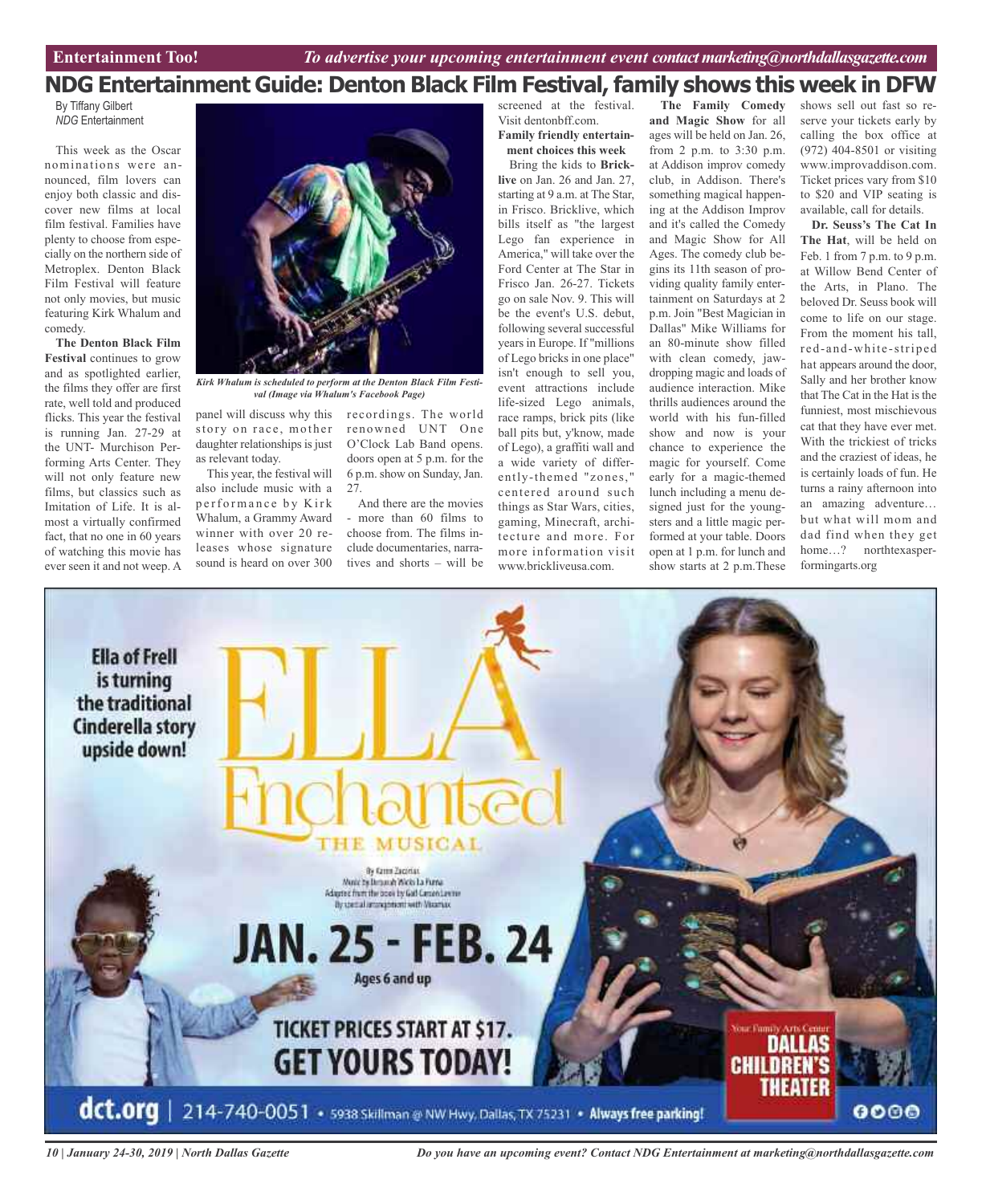# **City of Dallas encourages businesses to share their experiences working on City contracts**

Local, small, minority, and women-owned businesses are invited to participate in the City of Dallas Office of Business Diversity's Availability and Disparity Study. Regional/area business owners will be

asked to provide information about their experiences doing business or attempting to do business with the City or on City projects at the upcoming public engagement meeting to be held on Feb. 5 from 2 p.m. -

4 p.m. at the Dallas City Hall Council Chambers.

The City has contracted MGT Consulting Group (MGT), a nationally recognized firm, to evaluate the utilization of Minority and Women Business Enterprise

(M/WBE) firms in the City's procurement/contracting activities in architecture, engineering, construction, other services, professional services and goods. Input from all businesses will be reviewed and

some will be used in the study which subsequently will provide input to the study's findings and recommendations.

MGT Consulting Group has partnered with Consumer Market Insights, Innovative Strategies, and Rincon & Associates to assist with collecting and analyzing anecdotal information during the study.

To register for this meeting visit https://www.cityofdallasdisparitystudy.com.

# **Don't let predatory tax loans take your refunds**

#### By Charlene Crowell

For many consumers, the New Year brings an annual effort to file taxes early enough to help pay off big bills, replace major appliances or tuck away a few bucks for the proverbial 'rainy day'.

With a continuing federal shutdown, this year there are also an estimated 800,000 federal workers who have not had a payday since December. For these consumers, an early tax refund could cover basic living needs like housing, food, child care and utilities.

And across the country, advertising – particularly on urban radio – tempts listeners with easy ways to get a loan against anticipated tax refunds. But just like other

predatory lending products, what is advertised is not quite what consumers receive. Convenient tax-related loans almost always come with a price that takes a big bite out of consumers'

money.

The bigger the refund, the more attentive and helpful "tax preparers" will be in helping with e-filing, the electronic processing that typically results in refunds in two to three business days. Once the size of the refund is known, these preparers encourage unsuspecting consumers to take out a short-term loan like a Refund Anticipation Loan (RAL). Depository institutions like banks sell a 'service' known as a Refund Anticipating Check (RAC) that is most appealing to consumers who lack a bank

account.

Neither product is as helpful as they appear.

RALs are usually marketed as an 'advance' instead of a loan. Instead of interest, many of these loans come with "fees" or a "finance charge". Conversely, a Refund Anticipation Check or RAC is sold as a temporary bank account that exists exclusively to receive the IRS refund. Once the refund reaches the consumer's bank account, either a prepaid card or a check is issued by the depository institution. And once again, fees taken out of the refund reduce the amount of monies that consumers actually receive.

The biggest target for both of these products are consumers with the largest refunds, especially those

who are eligible for the Earned Income Tax Credits (EITCs), one of the few tax break programs available to low-to-moderate income consumers, and/or the Additional Child Tax Credit.

To be eligible for EITC, earned income and adjusted gross income can be as low as \$15,270 for a single filer or head of household to as high as \$54,884 for a married couple with three dependent children. This year, eligible EITC consumers could receive as much as \$6,431 for families with three or more qualifying children to \$519 for single filers.

Similarly, the Child Tax Credit is available to eligible filers with children under the age of 17. For each dependent child meeting the age requirement, fil-

ers receive a \$2,000 credit that like EITC reduces the amount of taxes owed.

In 2017, 1.7 million RALs were sold, and another 20.5 million RACs valued at a half billion dollars were also sold, according to the National Consumer Law Center (NCLC).

"Tax-time is hard enough for most Americans, but they also face consumer protection challenges," noted Chi Chi Wu, staff attorney at the National Consumer Law Center. "They need to avoid incompetent and abusive preparers and decide whether to choose financial products of varying costs<sup>'</sup>

So how much financial sense does it make to purchase an 'advance' or open a temporary bank account when the Internal Revenue Service can deposit the full refund into a checking account within two to three business days?

Just because a refund-advance product isn't called a loan, or doesn't have an interest rate, doesn't mean it's free, said Scott Astrada, the Center for Responsible Lending's Director of Federal Advocacy. "Carefully read the terms and conditions and ask plenty of questions".

Everyone who works for a living should be entitled not only to a paycheck but 100 percent of their tax refunds.

*Charlene Crowell is the Center for Responsible Lending's Communications Deputy Director. She can be reached at Charlene.crowell@responsiblelending.org.*

# **Five life insurance game changers to benefit consumers in 2019**

#### By Brian Greenberg

The year 2018 laid the groundwork for big shifts in the life insurance landscape that will decidedly benefit consumers in the New Year. And it seems shifts are sorely needed with more than 40 percent of Americans not having any type of life insurance, according to Foresters Financial. While the industry is shifting at a rapid pace, consumers can take advantage of some notable game changers poised to impact the insurance industry in 2019:

#### **Variable Rates and Fitness Trackers**

With the pervasiveness of fitness trackers and health apps, it was only a matter of

time before the data they produce made its way into the underwriting process. Policies with variable rates based on fitness data were brought to the forefront of the industry back in 2016 by a forward-thinking provider, using the data from insureds' fitness trackers to adjust rates and premiums accordingly to benefit consumers. While the program started out voluntary, it is now standard with all life insurance policies written by this particular provider.

The program even offers perks such as a "free" Apple Watch (subsidized by premiums and participation in the program), discounts on other fitness trackers, and deals for healthy lifestyle

publications. On the downside, the program requires a lot of upkeep to submit data through the company's proprietary app, and premiums can increase for those people who don't realize improved health based on submitted data.

My own company, True Blue Life Insurance, ran a 2018 survey finding that most insurance consumers were not receptive to sharing fitness data, even if it meant getting better premiums. Despite these results, programs have reported successful results. As a result, this trend will continue to grow, as new policy players their hat into the ring. **Agentless Solutions**

While some life insurance

purveyors use fitness information to try and offer better rates, others in the industry are looking for ways they can cut out the middlemen—even within their own companies.

Many of these companies are turning to agentless solutions, which utilize information available from other sources, such as financial, medical and prescription history to accelerate the underwriting process. This move toward automated underwriting is great for insurance companies looking to streamline their workflows and trim the amount they are paying in commissions. This operational efficiency can factor into consumerside savings.

The downside to this automation is that it makes life insurance much harder to get for unhealthy people. These agentless solutions are more likely to reject applicants because there isn't a human agent trying to make things work and they only want to accept insureds who aren't as risky.

Similar to interactive policies, True Blue's survey found that consumers weren't comfortable sharing any of their information in exchange for a quote or with using AI when it came to their life insurance purchasing experience. Even so, there is so much investment going into these solutions that it is hard to see it slowing down anytime soon.

#### **Innovation is Driving Higher Coverage Maximums Without Medical Exams**

There was a time, not so long ago, where maximum coverage limits topped out at \$500k, but now maximums are on the rise. As a direct result of heavy investment in innovation, insurance companies can now offer maximums as high as \$1 million, with the potential to go even higher in the future.

In 2017, only one company was able to offer this a \$1 million maximum, but now at least three others are able to match that.

Up ahead, yet more insur-

#### See INSURANCE, Page 12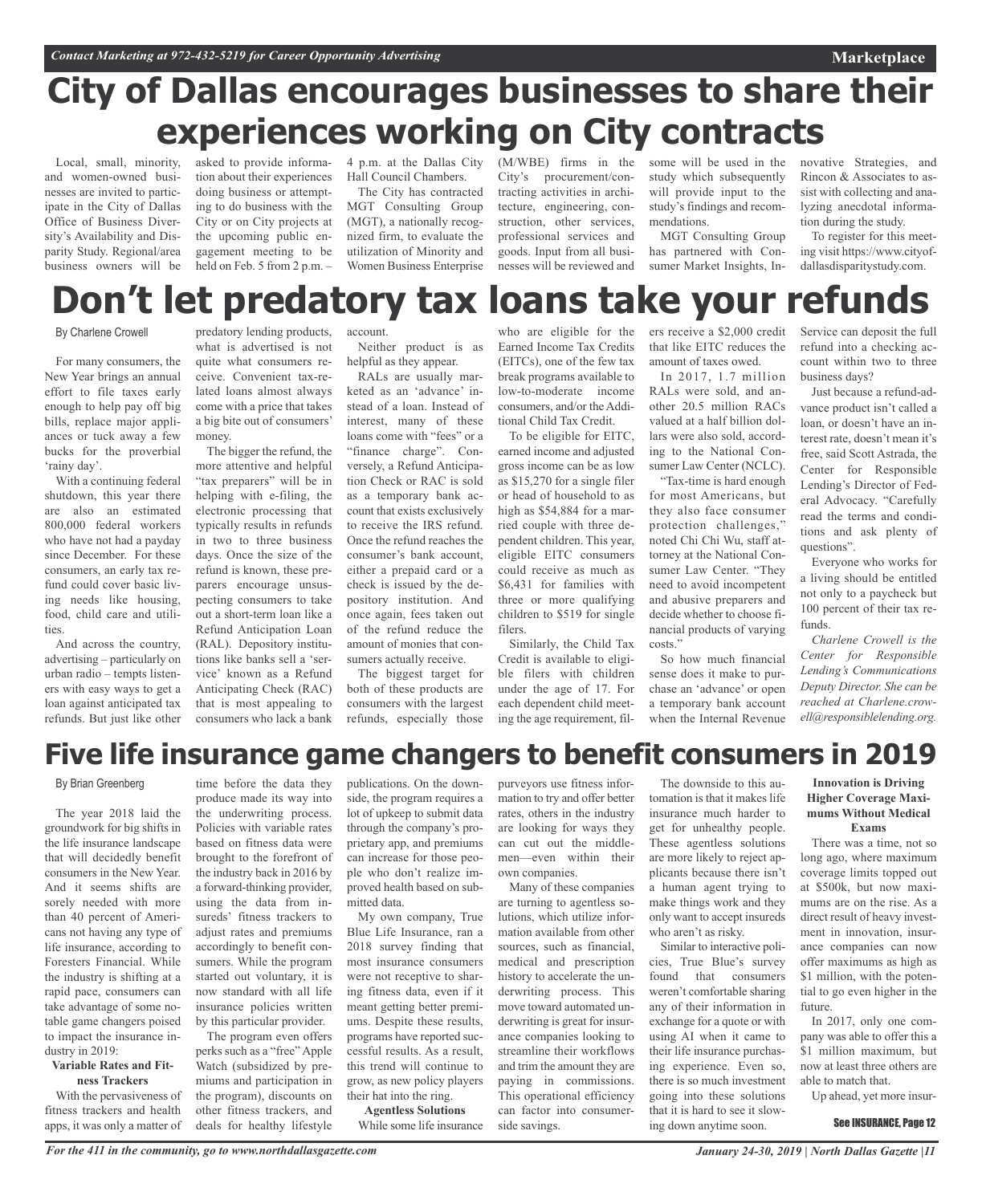### **San Antonio representative files bill opposing Trump's border wall**

AUSTIN - On Jan. 22, Texas State Representative Roland Gutierrez (D-119) filed Texas House Bill 990 which calls for the Texas Water Development Board and the Texas Commission on Environmental Quality to submit a report to the Gover-

nor, as well as the Legislature, regarding the effects of the construction of a border wall.

"The Rio Grande Floodplain is home to several towns that have seen devastating damage from record breaking floods recently,

### **INSURANCE, continued from Page 11**

ance companies will be able to start matching maximums at this level because they are investing in solutions that help them cut out unnecessary spending and accelerate the underwriting process. Many have created incubators where they can focus on investing in innovations that can help automate and accelerate the underwriting process.

These innovations are powered by information that insurance companies can get through background checks. Specifically, they can now use financial, medical and prescription information. This is without mentioning the potential that DNA information could offer. The availability of this information cuts out the need for medical exams, accelerating the approval process and saving insurers money on the front end.

As noted above, some consumers are reluctant to make health information gleaned through Fitbit and other smart wearables, which can track everything from heartrate and steps taken, to quality of sleep and stress levels. This is further spurring the popularity of no medical exam policies, with some consumers overwhelmingly opting for this option even when the policies are more expensive than traditional medical exam options.

While it is yet to be seen if consumers will be apprehensive to using these innovations, like with agentless solutions, the positive effects are already manifesting themselves in the industry at large.

#### **Group Coverage for Individuals**

As noted in the point

about agentless solutions, unhealthy people and their difficulty to access life insurance coverage is part of a much bigger problem in America than some may realize. According to a 2017 survey conducted by LIMRA, more than a quarter of Americans thought they wouldn't qualify for life insurance if they applied for a policy.

To remedy this, groups have begun establishing themselves online to make basic life insurance easier to attain for people who don't think they qualify. For a small membership fee, people can join these groups and receive the life insurance benefits that they wouldn't otherwise receive outside of an employer's plan.

Without these groups, many Americans would be stuck with expensive guaranteed issue policies that wouldn't be worth their time. This way, they're getting the coverage they want without being rejected by agentless innovations.

#### **New Big Players Entering the Market**

As we look toward the future of life insurance, there are some major new competitors entering the field in the form of Walmart, Costco, and Amazon.

Here's what we know so far: Costco is working on its own proprietary product with Protective life insurance; Walmart has an affiliation with MetLife and are working on their own product; and Amazon has been working on getting an insurance license and they plan to start testing out their own quote engine in the European markets as soon as 2019.

The entrance of these "market killers" bears many similarities to the way major booksellers took out mom and pop bookstores, and are understandably concerning to independent insurance agencies. Companies like Amazon, Costco, and Walmart can operate on low margins and afford to put customers and revenue over profits. That, plus the exclusivity and perks they can offer makes it more difficult for independents to compete.

something that a border wall would only make worse,"

" The findings from the report shall be submitted no later than March 1st, 2020, and determine if the State of Texas will file suit against the federal government."

Gutierrez said

That's why this entrance is so radical in the insurance industry. It stands to completely change the way the game is played.

Thankfully for consumers, with this much lead time, current players have time to adapt and prepare for these new competitors, with consumers reaping the benefits of local agents increasingly offering incentives and thinking "outside the box" to win business.

In fact, the True Blue survey found that life insurance consumers still prefer to buy from a local agent versus a big box retailer or even an online agent. Nearly eight out of ten people surveyed stated they felt more confident buying insurance from a local agent. There may be an emotional aspect to this. Buying life insurance has ramifications that car insurance or homeowners insurance doesn't because it forces people to consider their mortality. So it's more personal. Having a local agent that the client can talk to face-to-face over matters of life and death can make clients feel less vulnerable. Also, in developing an inperson relationship, the agent becomes an ad hoc personal adviser and advocate who takes the time to

On Monday, January 21st U.S.CongressmanWill Hurd went on the record to say, "Building a wall from sea to sea makes no sense."As documented in the *Texas Monthly* article, Back to the Wall, published by Melissa Del Bosque in the December

listen and find out your individual needs.

Even as the landscape stands to change quite a bit, consumers can secure better deals than ever from insurance companies focused on adaptation, growth and change in adherence with the evolving technologies in 2019 and beyond.

*Brian Greenberg is a multi-faceted entrepreneur who owns and operates True Blue Life Insurance an independent, online life insurance agency representing more than fifty of the best life insurance companies nationwide. He may be reached online at h t t p s : / / w w w. T r u e - BlueLifeInsurance.com.*

issue, a border wall will mean disaster for Texas towns where a fence becomes packed with debris, creating a dam effect, thus flooding surrounding areas. These effects put Texan's lives at risk every time storms hit Texas. "Moreover, this is also be-

comes a property rights issue," Gutierrez said. "People do not want their property divided or taken from them. It is their heritage and their livelihood.The bottom line is a wall onTexas'southern border put our citizen's lives at risk and our heritage at stake.

### **Paid Internship opportunity for writers, college students in the Dallas Area**

The *North Dallas Gazette* has an internship

position available. The goal is to provide students and aspiring writers an opportunity to gain published clips, experience and professional feedback. The position is for up



to 20 hours a week at \$8.00 per hour. Applicants must have reliable transportation.

**Send resume and writing samples to: businessoffice@northdallasgazette.com**



#### January 7, 2019

Ed Bell Construction is a Dallas based heavy highway contractor doing business in the North Texas market since 1963. With clients such as TxDOT, Dallas County Public Works, and the Cities of Dallas, Fort Worth, Richardson and Mansfield (plus many others), we have a strong backlog of work in the highway market locally.

We are currently hiring for the following positions:

- **• Paving Machine Operator**
- **• Excavator Operator (Underground)**
- **• Finishers (Structures, Paving)**
- **• Form Setters (Structures, Paving)**
- **• Laborers (Structures, Underground, Paving)**
- **• CDL Drivers (Water Truck, Fuel Truck, End Dump)**
- Available: multiple openings

Rate: Negotiable Must have own transportation

Years of Experience required will vary, from 6 months to 2 years (depending on position)

**Physical and Drug Screen Required Must have a Clear Background**

**Must be at least 18 years old (CDL Driver, 21 yrs)**

**Must apply in PERSON, Monday – Friday from 8am to 11am @ 10605 Harry Hines Blvd. Please visit our website: www.edbellconstruction.com/careers Or email your resume to: careers@edbellconstruction.com**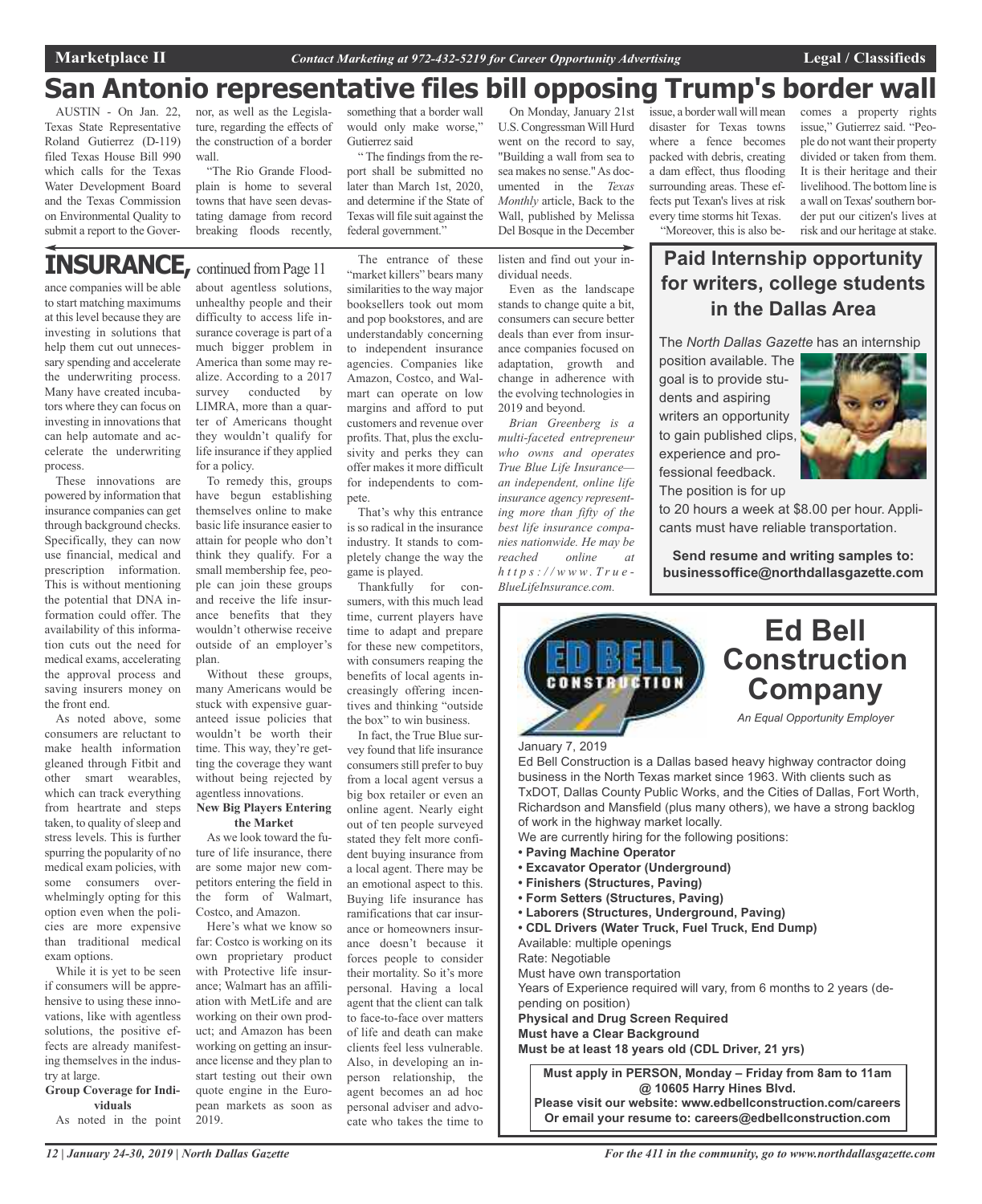**Career Opportunity** *Contact Marketing at 972-432-5219 for Career Opportunity Advertising* **Legal Notices / Career**

### rations. This career fair will **Upcoming DFW area job fairs**

#### **Jan. 29 Hiring Now! Aircraft Cabin Cleaner Agents (DFW Airport)**

The Hiring Now! Aircraft Cabin Cleaner Agents (DFW Airport) will be held on Jan. 29, from 9 a.m. to 3 p.m. at ABM Aviation office, in Irving. Available Positions include: Domestic and International Cabin Agents, Lead Cabin Agents, Overnight Cabin Agents, Supervisors and more. It's r e c o m m e n d e d y o u bring a copy of your resume if available. Visit http://tinyurl.com/AB-MAviationJobs to start on your application. Please text your name and time to 817- 919-8010 to confirm attendance.

#### **Jan 31 Dallas Career Fair**

The Dallas Career Fair will be held on Jan. 31 from 11 a.m. to 2 p.m. at Plano Event Centre, in Plano. You'll meet face-to-face with hiring decision-makers from some of the areas top employers. Dress professionally and bring plenty of resumes, because they're here to hire. Walk in and start interviewing, it's that simple. Save time, money and effort interviewing with multiple companies in one day at one location. Many of these companies have several openings and are eager to meet with you. You're no longer just a piece of paper. Attend the career fair and get in front of decision makers. To register and for more information visit choicecareerfairs.com.

#### **Feb. 7 AmeriHome Career Fair Event**

The AmeriHome Career Fair Event will be held on Feb. 7 and Feb. 8 from 3 p.m. to 8 p.m. at Amerihome Mortgage, in Dallas. This event will be an open



opportunity to learn more about what makes Ameri-Home Mortgage different from the rest. Learn more about career opportunities, succession plans, our collaborative culture, benefits review, and market-competitive compensation structures. Attendees will also have a chance to interview 1:1 with leadership members in Correspondent Lending, Consumer Direct Retail Sales, Operations, Technology, and other supporting departments. For more information visit https://chm.tbe.taleo.net/ch m03/ats/careers/v2/viewRe quisition?org=AMERI-HOME&cws=37&rid=524 &source=Indeed.com

#### **Feb. 12 Registered Nurse (RN)- Virtual Job Fair**

The Registered Nurse (RN)- Virtual Job Fair will be held on Feb. 12 from 8 a.m. to 9 a.m., 12 p.m. to 1 p.m., and 8 p.m. to 9 p.m. Searching for an employer whose high standards match your own? Then your destination is clear—choose an Medical City Healthcare. We share a mission, a commitment to the communities we serve and a standard of excellence for providing compassionate patient care. And we've made it easy to learn more about our open nursing careers.

Chat with one of their recruiters from your smartphone, computer, or tablet, during whichever time works best for you! We have morning, afternoon and evening times currently available. Start the year on the right career path and register for a virtual hiring event today!You must have 1 year of nursing with an RN li-

**Attention Suppliers of Goods, Services and Construction Review Competitive Opportunities at https://garlandtx.ionwave.net www.garlandpurchasing.com 972-205-2415**

**TISEO PAVING COMPANY** 

419 E. Hwy. 80, Mesquite, TX 75150

Tel: (972) 289-0723 Fax (972) 216-5637

www.tiseopaving.com

Performing Concrete Street Paving

in the Metroplex Area

We Accept Subcontracting Bids

For All Public Works Projects

in the Dallas Area.

We Are Accepting Applications for Con-

crete Mixer Drivers and Heavy Equip-

ment Mechanics

**Equal Opportunity Employer** 

GARLAND

cense. Please visit medicalcityhealthcare.com to sign up.

**Feb. 13**

**Arlington Job Fair** The Arlington Job Fair will be held on Feb. 13, from 11 a.m. to 2 p.m. at Holiday Inn Arlington NE-Rangers Ballpark, inArlington. Open the doors of opportunity when you meet and interview with the top hiring companies in Arlington. This career fair will allow you to learn about the businesses that are hiring and what their hiring needs are. To register and find out more, visit Eventbrite.com.

> **Feb 27 Dallas Job Fair**

The Dallas Job Fair will be held on Feb. 27 from 10 a.m. to 2 p.m. at Embassy Suites Dallas Market Center, in Dallas. Open the doors of opportunity when you meet and interview with hiring managers at companies ranging from small local businessesto Fortune 500 corpoallow you to learn about the businesses that are hiring and what their hiring needs are. Tired of sending your resume over the web and not receiving any responses

back? By attending this event, you will be able to meet directly with hiring managers and get instant feedback on your resume and possibly even be hired on the spot.



The radii cardidate will have the following skills;

· Experience wang video and millio production and post production techniques and software for live mg and find YouTube videos.

- Experience using disital content settwire
- Basic graphic design experience

pany through quality video production.

- Create circlest hased upon agreed criteria
- Understand how to use various social media platforces for live video events.
- · froad time and project management shills \* Attention to detail as it relates to spelling and
- · Provide regular status updates to stakeholders and minagement

The work will be completed at our studio located at Regal Row & Stemmons with a schedule of up to 15 hours a week. Pay rate is \$12-15. ner hoor.

Resumes must be sent to ngarcia@northdallasgazette.com





*For the 411 in the community, go to www.northdallasgazette.com*

*January 24-30, 2019 | North Dallas Gazette | 13*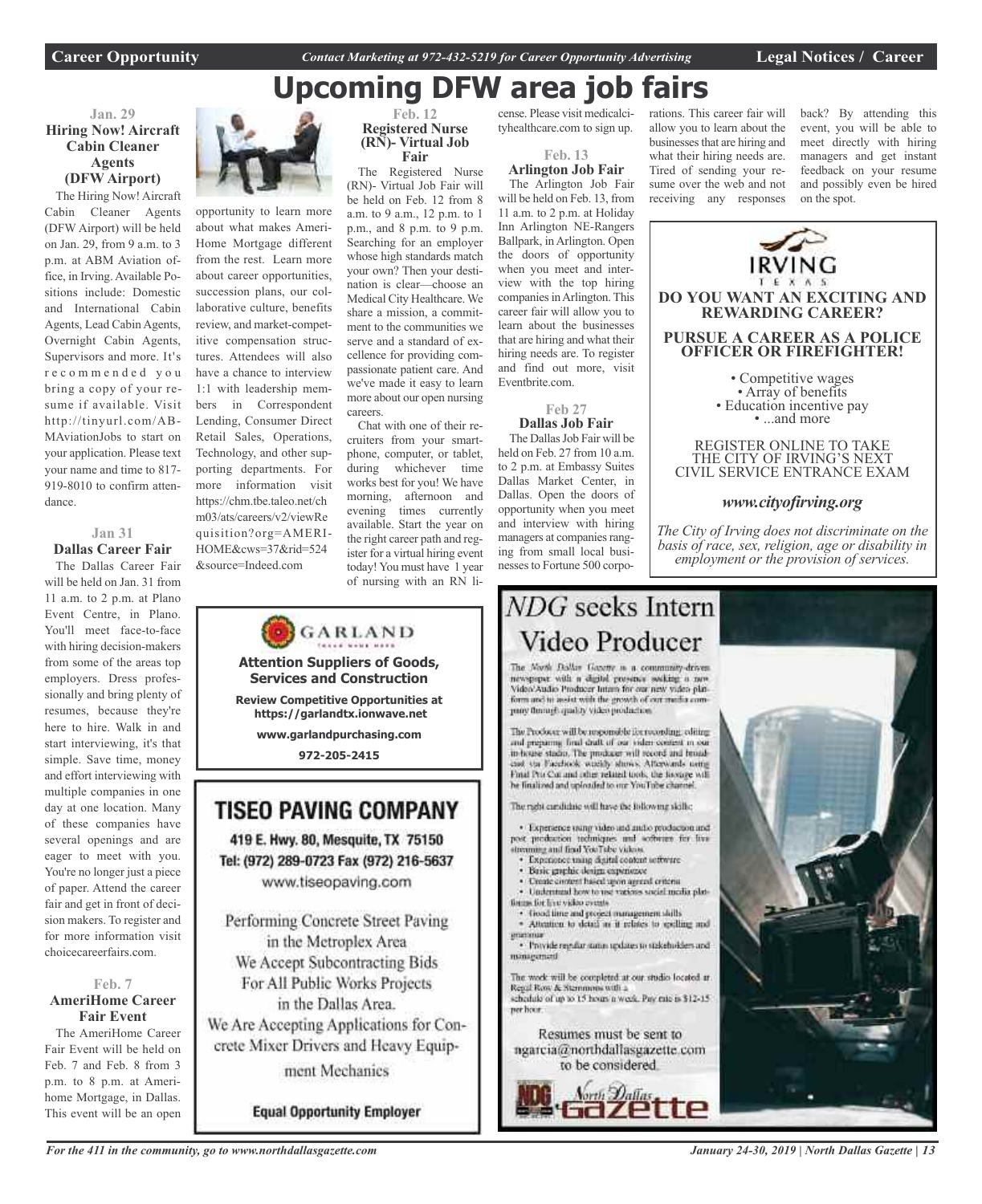#### **Church Happenings** *For non-profit advertising rates, contact NDG Marketing at 972-432-5219*

#### **BETHEL BIBLE FELLOWSHIP, CARROLLTON (A NEW PLACE TO BELONG)**

*NOTICE: New Year, New You, Pastor Woodson serves the community by providing "Professional Therapy and Counseling Services" on a "Sliding Fee" scale. To schedule an appointment call the Pastoral Counseling Center at 972-526-4525 or email the church at www.bethelbiblefelloswhip.org*

#### **January 27, 2019, 9:45 a.m.**

Please join us in our quiet time, "Prayer and Meditation" followed by Morning Worship. You will be blessed and inspired as we celebrate service to God, our community and all mankind.

**January 30, 2019, 7 pm** Join us for Wednesday's Prayer and Bible Study Class with Senior Pastor Woodson, Pastor Larry Gardner and others as we complete the book "Boundaries" when to say yes or how to say no by Dr. Henry Cloud and Dr. John Townsend with supporting chapters and verses. Spiritual maturity is God's desire for you; it's Time to Grow in the Word of God.

*Church Happenings is a weekly calendar of religious services produced by the North Dallas Gazette. To make additions or corrections to the calendar, contact: religion@ northdallasgazette.com*

Dr. Terrance Woodson, Senior Pastor 1944 E. Hebron Parkway Carrollton, TX 75007 972-492-4300 www.bethelbiblefellowship.org

#### **FELLOWSHIP CHRISTIAN CENTER CHURCH IN ALLEN "THE SHIP"**

 $\overline{\phantom{a}}$  , and the set of the set of the set of the set of the set of the set of the set of the set of the set of the set of the set of the set of the set of the set of the set of the set of the set of the set of the s

#### **January 27, 2019, 9:45 a.m.**

You are invited to join us in our Sunday Morning Services as we praise and worship God in the Joycie Turner Fellowship Hall, followed by our Worship Services; and bring someone with you, you will be blessed. It's for God's glory and honor.

**January 30, 2019, 7 pm** Join us in our Wednesday's 12 Noon-Day Live, Prayer and Bible Study class and/or our Wednesday Night Live, Prayer and Bible Study at 7 p.m. to learn more about God's Word. Be encouraged by God's plan for your maturity and His glory; and most of all; be prepared to grow.

Dr. W. L. Stafford, Sr.,Ed. D. Senior Pastor 2450 K Avenue #300 Plano, TX 75074 972-379-3287 www.theship3c.org  $\overline{\phantom{a}}$  , and the set of the set of the set of the set of the set of the set of the set of the set of the set of the set of the set of the set of the set of the set of the set of the set of the set of the set of the s

#### **INSPIRING BODY OF CHRIST CHURCH, Let's Go Fishing! MATTHEW 4:19**

**January 25, 2019, 8 p.m.** All men are invited to Men's Ministry meeting each Friday night at 7 p.m., (IBOC promotes proactive male leadership.)

**January 27, 10 a.m.** Please join us for Morning Worship Service; and, don't forget to invite family and friends to join us as we celebrate our Lord and Savior, Jesus Christ.

**January 28, 7 p.m.** You are invited to Monday



Church.

**Cemetary Space Broker will make you offer on your cemetery plot**



• Inherited plot and can't sell it? • Bought plot years ago and your plans have changed? • Singles space or Side by Side spaces is okay. We will make you a "cash offer" on your cemetery plot today! If you get voice mail-leave message phone number and information on cemetery space. We will get back to you

**Call Us Today!!!!!!!! 972.432.5219**

by God's plan for your spiritual growth and His glory.

School to see what God has to say to us in the New Year.

7701 S Westmoreland Road

**MT. OLIVE CHURCH OF PLANO (MOCOP) (Uniting the Body of Christ for World Impact)**

**January 27, 10 a.m.** Join us for Morning Worship Service as we praise and worship God for His Honor and His glory. Don't forget to comeback at 7 p.m. for our Brazilian

**January 30, 7 pm** You're invited to our Wednesday's Bible Study class; you will learn what

God has to say to

Pastor Rickie Rush

Dallas, TX 75237 972-372-4262 www.Ibocchurch.org  $\mathcal{L}$  , and the set of the set of the set of the set of the set of the set of the set of the set of the set of the set of the set of the set of the set of the set of the set of the set of the set of the set of the set Dr. Sam Fenceroy, PhD Senior Pastor and Pastor Gloria Fenceroy 300 Chisholm Place Plano, TX 75075 972-633-5511 www.mocop.org

#### **SHILOH MBC IN PLANO (WHERE COMMUNITY BECOMES FAMILY)**

 $\mathcal{L}_\text{max}$  , which is a set of the set of the set of the set of the set of the set of the set of the set of the set of the set of the set of the set of the set of the set of the set of the set of the set of the set of

Come and connect to God through Shiloh; grow in Christ through the study of God's Word; and Serve God through service to each other and to the world. John 12:26.

**January 27, 8 and 11 am** You are invited to our Worship Services as we honor God for His goodness and faithfulness

Our church ministries offer opportunities for motivation and growth; join us and see. Be blessed of the Lord.

#### **January 30, 7 pm**

You're invited to our Wednesday's Bible Study class; you will learn what God has to say to us. Come to be encouraged by God's plan for your spiritual growth and His glory.

#### **February 2, 10 am**

All teens and parents are invited to our "Teens Overcoming Pressure Summit." Call the church for more information or go to online registration.

Dr. Isaiah Joshua, Jr. Senior Pastor 920 E. 14th Street Plano, TX 75074 972-423-6695 www.smbcplano.org

NDG now has a "Special Advertising Package" for churches and non-profit organizations that need to let the community know about your Special Event.

### Opportunity You Can Measure...

### **Church Events**

- Church Anniversary
- Pastor's Anniversary
- Women's Day
- Men's Day

### **Non-Profit Org. Events**

- Fundraisers
- (Concerts)
- Special Events
- (Personal or Community)

# Special Rate \$199

(Black & White, per insertion) Ad size - 4.905"x 6"(Quarter Page, B&W) (NOTE: Color Ad \$75 extra per inserion) Production disclaimer - NDG ad meake-ready is not included in promotion. Layout/production of "copy ready"ad will be a nominal extra cost. E-mail ad copy to: Marketing@NorthDallasGazette.com or call our Marketing Department today!

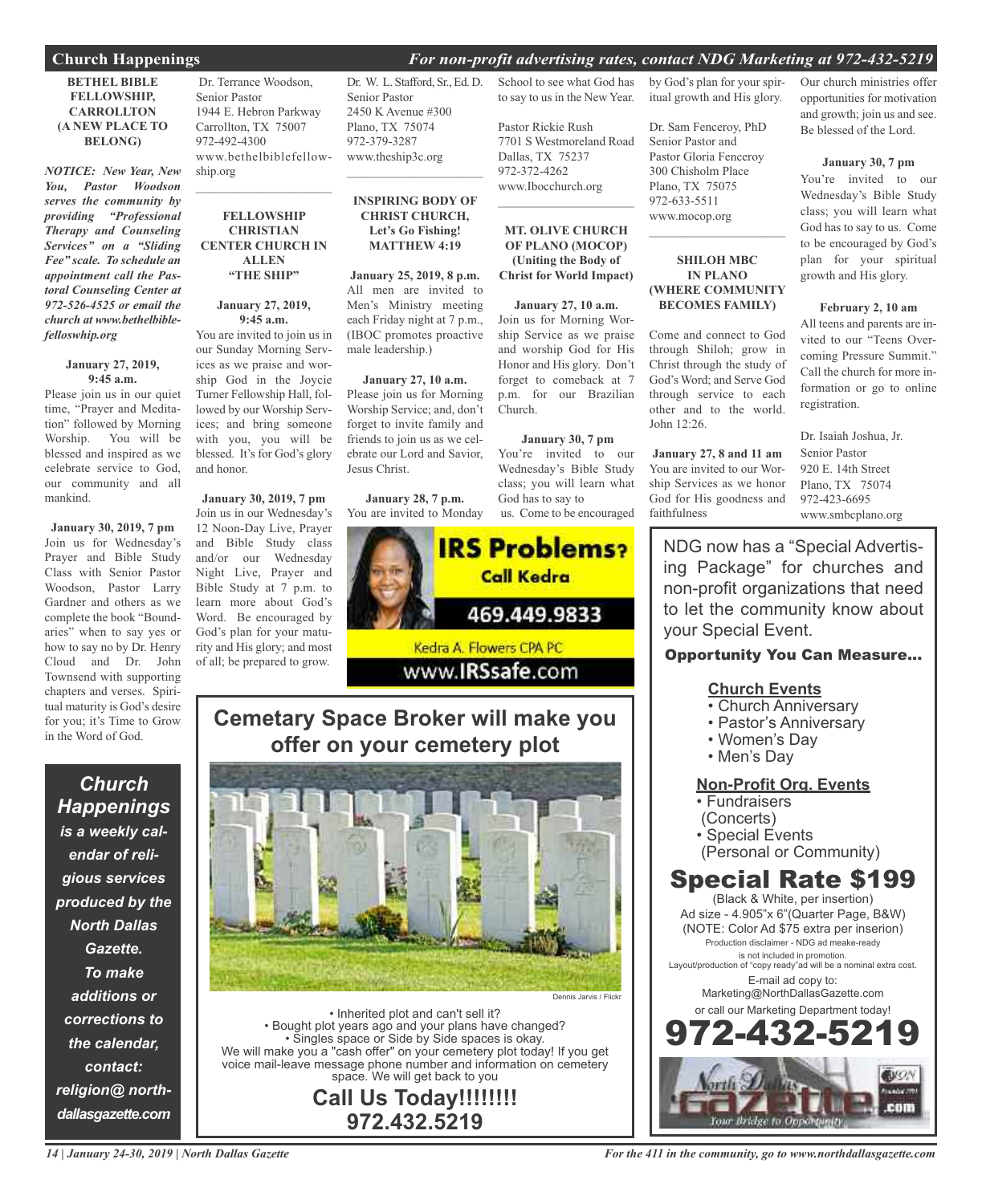# **Famous Quotes of Dr. Martin Luther King, Jr.**

*Dr. M.L. King, Jr. Renowned Orator (January 15, 1929 – April 4, 1968)*



*Send email to: businessoffice@ northdallasgazette.com to sign up for Sister Tarpley's weekly electronic newsletter.*

Lest we forget some of these inspiring words and quotes of Dr. King, remember the following:

"Darkness cannot drive out darkness; only light can do that. Hate cannot drive out hate; only love can do that."

"The ultimate measure of a man is not where he stands in moments of comfort and convenience, but where he stands at times of challenge and controversy. The true neighbor will risk his position, his prestige, and even his life for the welfare of others."

"There are some things so dear, some things so precious, some things so eternally true, that they are worth dying for. And I submit to you that if a man has not discovered something that he will die for, he isn't fit to live."

"When we let freedom ring, when we let it ring from every village and every hamlet, from every state and every city, we will be able to speed up that day when all of God's children, Black men and White men, Jews and Gentiles, Protestants and Catholics, will be able to join hands and sing in the words of the old Negro spiritual, 'Free at last! Free at last! Thank GodAlmighty, we are free at last!"

"I believe that unarmed truth and unconditional love will have the final word in reality. That is why right, temporarily defeated, is stronger than evil triumphant."

"We've been in the mountain of war. We've been in the mountain of violence. We've been in the mountain of hatred long enough.

It is necessary to move on now, but only by moving out of this mountain can we move to the promised land of justice and brotherhood and the Kingdom of God.

It all boils down to the fact that we must never allow ourselves to become satisfied with unattained goals. We must always maintain a kind of divine discontent."

"When our days become dreary with low-hovering clouds of despair, and when our nights become darker than a thousand midnights, let us remember that there is a creative force in this universe, working to pull down the gigantic mountains of evil, a power that is able to make a way out of no way and transform dark yesterdays into bright tomorrows. Let us realize the arc of the moral universe is long but it bends toward justice.'

"We all have the drum major instinct. We all want to be important, to surpass others, to achieve distinction, to lead the parade. … And the great issue of life is to harness the drum major instinct.

It is a good instinct if you don't distort it and pervert it. Don't give it up. Keep feeling the need for being important. Keep feeling the need for being first. But I want you to be the first in love.

I want you to be the first in moral excellence. I want you to be the first in generosity."

"Faith is taking the first step, even when you don't see the whole staircase."

"Hatred paralyzes life; love releases it. Hatred confuses life; love harmonizes it. Hatred darkens life; love illuminates it."

"I submit that an individual who breaks a law that conscience tells him is unjust, and who willingly accepts the penalty of imprisonment in order to arouse the conscience of the community over its injustice, is in reality expressing the highest respect for the law." In the end, we will re-

member not the words of our enemies, but the silence of our friends."

"It may be true that the



hate corrodes the personality and eats away its vital unity. Hate destroys a man's sense of values and his objectivity.

law cannot make a man love It causes him to describe the beautiful as ugly and the ugly as beautiful, and to confuse the true with the false and the false with the true."

"Man must evolve for all human conflict a method which rejects revenge, aggression and retaliation. The foundation of such a method is love."



what it was like growing up in a very different Dallas when Booker T. Washington was <sup>a</sup> black school. Sister Tarpley graduated frm there and went on to college and later became <sup>a</sup> city councilmember in Carrollton.







# **HUD Approved Home Buyers Éducation Class**

https://www.aventbrite.com/preview?eid=80609127282

8 Hours Class 9:00am til 5:00pm

**Lunch Is Provided!** 

\*Receive Your Home Buver Education Certificate\* The Certificate Can Be Used with The Down Payment Assistance Program In Dallas, Grand Prairie and Surrounding Areas!

The Cost of the HUD Approved Home Buyers Education Class \$35.00 /Individual ~ \$50.00 /Couple.

#### **REGISTER NOW**

First Ten People To Register Get A Gift Card! ALL PARTICIPANTS RECEIVE FREE HOUSEWARMING GIFT! Call: 214.638.2227

*For the 411 in the community, go to www.northdallasgazette.com*

*January 24-30, 2019 | North Dallas Gazette | 15*